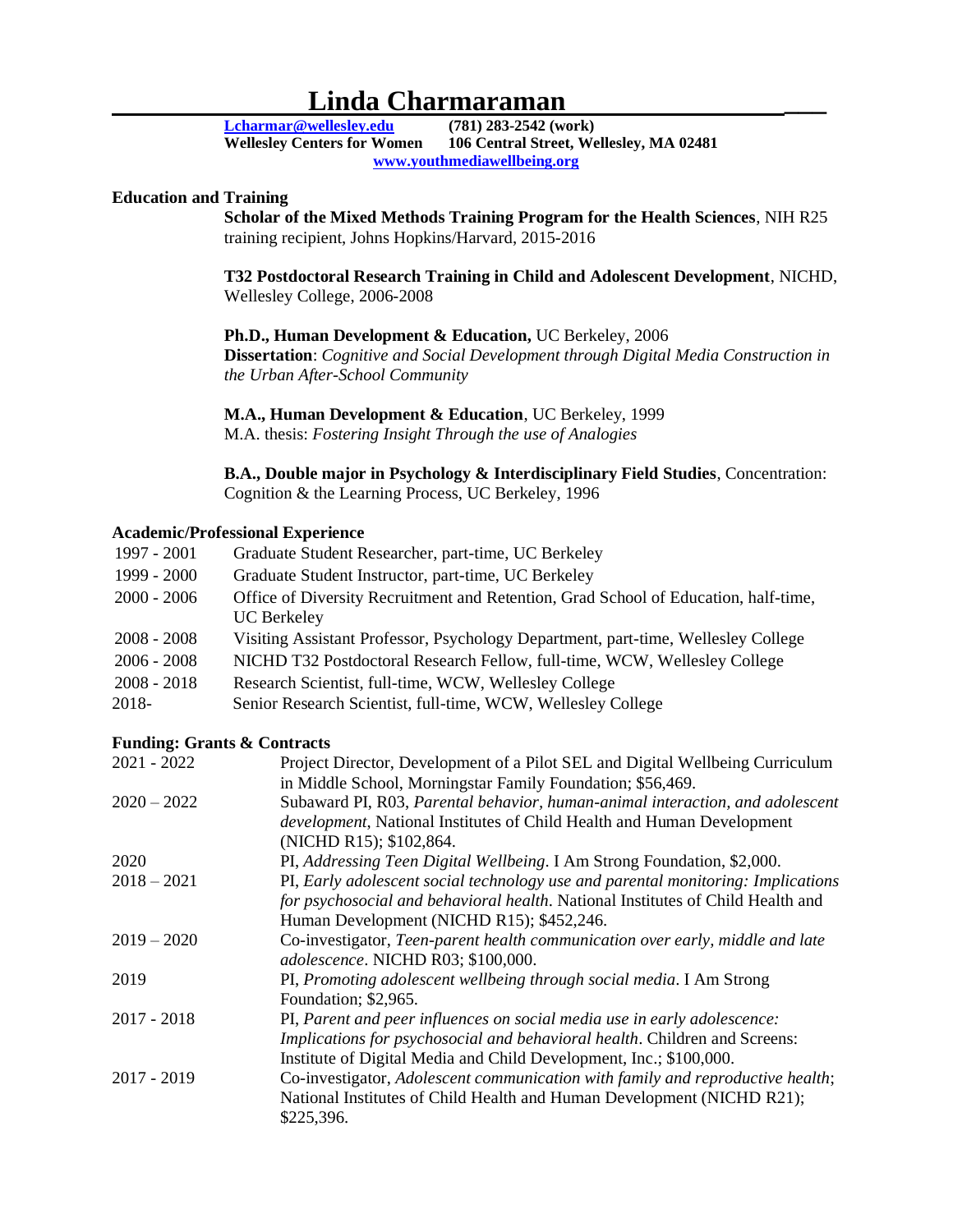| $2016 - 2017$                  | PI, APT Validation Study III: Reducing cultural bias in youth program quality<br>observations; William T. Grant Foundation; \$25,000.                                                                                                                                          |
|--------------------------------|--------------------------------------------------------------------------------------------------------------------------------------------------------------------------------------------------------------------------------------------------------------------------------|
| $2013 - 2015$                  | PI, New Connections Fellow, Risk and resiliency of media and social networking<br>use in vulnerable adolescent populations; Robert Wood Johnson Foundation;<br>\$100,000.                                                                                                      |
| $2014 - 2015$                  | Co-investigator, Improving quality of youth program nationwide: Expanding<br>access to APT and training (Gannet, PI); Virginia B. Toulmin Foundation;<br>\$125,000.                                                                                                            |
| $2013 - 2015$                  | Co-PI, Afterschool program practices tool validation study II: Improving rater<br>reliability (Tracy, co-PI); William T. Grant Foundation; \$300,000.                                                                                                                          |
| $2013 - 2015$                  | Co-investigator, Communication about sex in the nuclear family and beyond:<br>Implications for Health; (Grossman, PI); National Institutes of Child Health and<br>Human Development (NICHD R03); \$154,076.                                                                    |
| $2011 - 2015$                  | Co-evaluator, Improving teacher quality and school culture by expanding the<br>SEED (Seeking Educational Equity and Diversity) Project and the National<br>Leadership Institute Nationally (McIntosh, PI); W. K. Kellogg Foundation;<br>\$3,244,331.                           |
| $2011 - 2013$                  | PI, Promoting public awareness of the road to educational equity for girls of<br>color: A multi-media strategy; The Schott Foundation for Public Education;<br>\$20,000.                                                                                                       |
| $2008 - 2013$                  | Co-investigator, Formative evaluation of the Get Real Middle School Sex<br>Education Curriculum (Erkut, PI). Planned Parenthood League of<br>Massachusetts, Contract; \$1,316,360.                                                                                             |
| $2010 - 2011$                  | Co-PI, Understanding the impact of arts programming on school dropout: a<br>literature review and program development (Hall, PI), West Michigan Center for<br>Arts & Technology, Grand Rapids, MI; \$88,944.                                                                   |
| $2009 - 2010$                  | Co-investigator, Middle school bullying and sexual violence: Measurement<br>issues and etiological models (Espelage, PI; Stein, subaward PI); University of<br>Illinois, Urbana-Champaign; Centers for Disease Control; \$191,730.                                             |
| $2009 - 2010$                  | Co-PI, Qualitative evaluation case study of the L.I.V.E. Brothers Group (Hall,<br>PI); Anne E. Borghesani Community Foundation; \$6,800.                                                                                                                                       |
| $2008 - 2009$<br>$2006 - 2008$ | T32 Postdoctoral Fellow, Out of Harm's Way evaluation (Hall, PI), Boston, MA.<br>T32 Postdoctoral Fellow, Adolescent Mixed-Ancestry Identity: A Measurement<br>Pilot (Erkut, PI); National Institutes of Child Health and Human Development<br>(NICHD R21), Wellesley College. |

## **Funding: Internal awards**

| $2019 - 2020$ | Awardee, Dissemination Award for guest editing a special issue of <i>Journal of</i><br>Adolescent Research; "Adolescent and Emerging Adulthood Development in an |
|---------------|------------------------------------------------------------------------------------------------------------------------------------------------------------------|
|               | Age of Social Media"; \$13,500.                                                                                                                                  |
| $2017 - 2018$ | Awardee, Attitudes about sexism and the workplace: Women's perspectives in                                                                                       |
|               | the post-2016 election era; Harold Benenson Memorial Grant, \$10,000.                                                                                            |
| $2017 - 2018$ | Awardee, Dissemination Award to focus on inter-institutional collaborations on                                                                                   |
|               | adolescent wellbeing and online harassment; \$19,622.                                                                                                            |
| $2016 - 2017$ | Awardee, Dissemination Award to focus writing on gender-specific research                                                                                        |
|               | questions; \$22,780.                                                                                                                                             |
| $2016 - 2017$ | Awardee, Technology applications to adolescent risk prevention; Nan May                                                                                          |
|               | Holstein New Directions Award; \$15,740.                                                                                                                         |
| $2015 - 2016$ | PI, Mixed method exploration of gender & racial attitudes: Role of occupational                                                                                  |
|               | stereotypes on TV and in workplace; Harold Benenson Memorial Grant; \$20,000.                                                                                    |
| $2013 - 2016$ | Awardee, Susan McGee Bailey Women's Research Perspectives Fund; \$46,141.                                                                                        |
| $2011 - 2013$ | PI, Toolkit for online social science research about Media & Identity:                                                                                           |
|               | Constructing online surveys and strategies for targeting underrepresented young<br>people; 35 <sup>th</sup> Anniversary Fund; \$58,737.                          |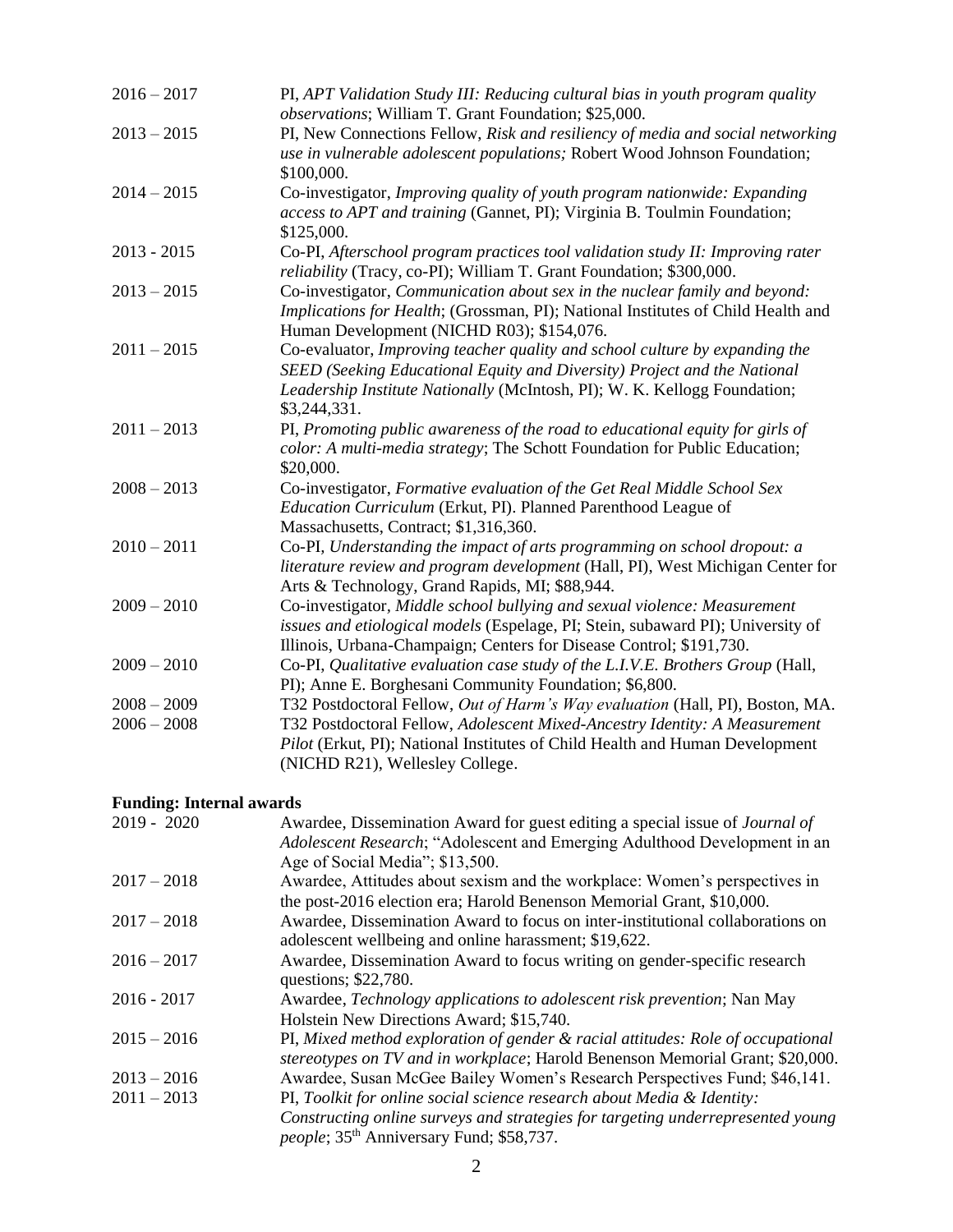| 2011           | Co-investigator, Family Communication, Culture, and Gender in a Middle<br>School Sex Education Program (Grossman, PI); 35 <sup>th</sup> Anniversary Fund; \$50,621.                                                                                                                              |
|----------------|--------------------------------------------------------------------------------------------------------------------------------------------------------------------------------------------------------------------------------------------------------------------------------------------------|
| 2011           | Co-investigator, Qualitative study of Cambodian working mothers (Frye, PI);<br>Harold Benenson Memorial Research Grant; \$9,978.                                                                                                                                                                 |
| $2009 - 2010$  | PI, Gender and career identity in the workplace: A case study of a media<br>internship program for girls, Boston, MA. Harold Benenson Memorial Grant;<br>\$10,000.                                                                                                                               |
|                | Funding: Consulting, Fee-for-service, and Other Support                                                                                                                                                                                                                                          |
| 2021           | Consultant; study on OST and social equity conducted by Dr. Bianca Baldridge<br>funded by Wallace Foundation                                                                                                                                                                                     |
| 2020 - current | Scientific Advisor, Forbes Ignite, New York, NY                                                                                                                                                                                                                                                  |
| 2020           | Consultant; Extended Mind, Portland, OR                                                                                                                                                                                                                                                          |
| 2020           | Travel and honorarium support, Technology and the Brain, American Museum of<br>Natural History, New York, NY                                                                                                                                                                                     |
| 2013 - 2019    | Training and travel support, Robert Wood Johnson Foundation Symposium,<br>Princeton, NJ; Chicago, IL; New Orleans, La; travel and training expenses<br>covered.                                                                                                                                  |
| 2018           | Travel support, Children and Screens: Institute of Digital Media and Child<br>Development Congress in Cold Springs Harbor Laboratory, NY.                                                                                                                                                        |
| 2014 - 2017    | Conference and Publication support; Robert Wood Johnson Foundation New<br>Connections program, Princeton, NJ.                                                                                                                                                                                    |
| 2016           | Statistical Training Support, Robert Wood Johnson Foundation; tuition and travel<br>funds for IPSCR 5-day training in Analyzing Intensive Longitudinal Data: A<br>guide to diary, experience sampling, and ecological momentary assessment<br>methods. University of Massachusetts, Amherst, MA. |
| 2016           | Journal article reviewer; The Trinitian Researcher; Trinity University of Asia                                                                                                                                                                                                                   |
| 2015           | Statistical Consulting Services, Robert Wood Johnson Foundation New<br>Connections program; Methodology support provided by the Center for<br>Statistical Consulting and Research at University of Michigan.                                                                                     |
| 2015           | Training support, William T. Grant Mixed Methods Meeting, Los Angeles, CA;<br>travel and training expenses covered.                                                                                                                                                                              |
| 2015           | Webinar panelist, Robert Wood Johnson Foundation New Connections webinar,<br>Using Technology to Address Health Disparities, Princeton, NJ.                                                                                                                                                      |
| 2014           | Keynote speaker, Youth Sexuality Media Forum, Socialization contexts of youth<br>sexualities: empowering families, schools, peers, and media co-sponsored by<br>Detroit Youth Passages and the Ford Foundation; Detroit, MI.                                                                     |
| 2014           | Training support, William T. Grant Mixed Methods Meeting, Los Angeles, CA;<br>travel and training expenses covered.                                                                                                                                                                              |

## **Peer-reviewed Publications:**

Charmaraman, L., Grevet Delcourt, C., Pearl Ben-Joseph, E., Smucker R. (forthcoming) Social media and adolescent mental health. *Encyclopedia of Child and Adolescent Health*. Elsevier.

2013 Statistical Training support, Robert Wood Johnson Foundation New Connections

Program; training expenses covered for 3-day online HLM training.

- Charmaraman, L., Hernandez, J. Maya, & Hodes, R. (forthcoming) Marginalized and understudied populations using digital media. *Handbook of Adolescent Digital Media Use and Mental Health*. Cambridge University Press.
- **Charmaraman**, L., Lynch, A. D., Richer, A.M., & Grossman, J.M. (in press). Associations of early social media initiation on digital behaviors and the moderating role of limiting use. Computers in Human Behavior, 127.<https://doi.org/10.1016/j.chb.2021.107053>
- **Charmaraman**, L., Hodes, R., & Richer, A.M. (2021). Young sexual minority adolescent experiences of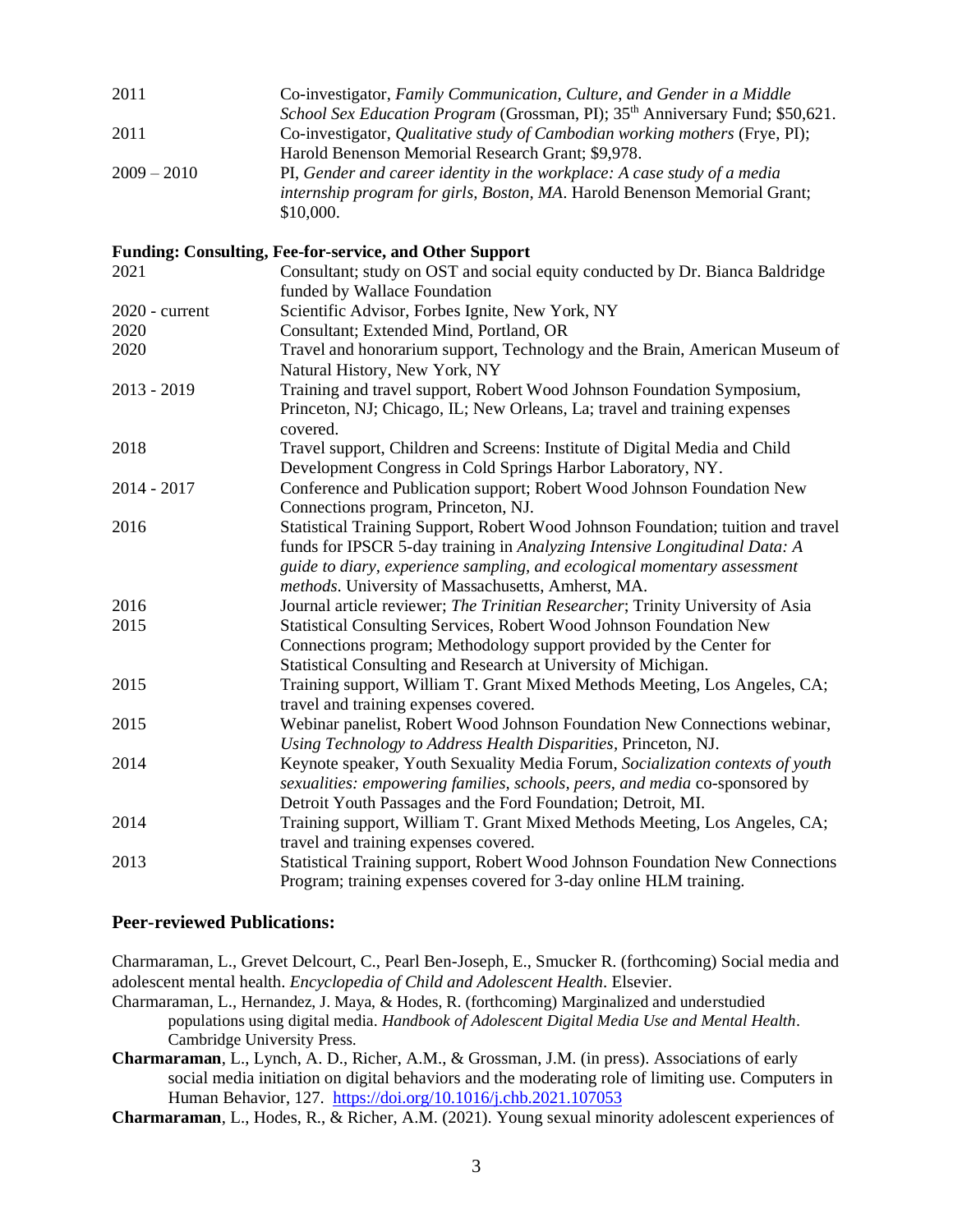self-expression and isolation on social media: A cross-sectional survey study. *Journal of Medical Internet Research Mental Health*, 8(9):e26207,<https://doi.org/10.2196/26207> PMID: 34524107

- **Charmaraman**, L., Richer, A.M., Ben-Joseph, E.P., & Klerman, E. (2021). Quantity, content, and context matter: Associations among social technology use and sleep habits in early adolescents. *Journal of Adolescent Health, 69*(1), 162-165. <https://doi.org/10.1016/j.jadohealth.2020.09.035>
- **Charmaraman**, L., Richer, A. M., Liu, C., Doyle Lynch, A., & Moreno, M. (2021). Early adolescent social media-related body dissatisfaction: Associations with depressive symptoms, social anxiety, peers, and celebrities. *Journal of Developmental and Behavioral Pediatrics*, 42(5), 401-407. [https://doi.org/](https://doi.org/10.1097/DBP.0000000000000911)[10.1097/DBP.0000000000000911](https://doi.org/10.1097/DBP.0000000000000911); PMID: 33507043
- Hyun, S., Wong, G., Levy-Carrick, N.C., **Charmaraman**, L., Cozier, Y., Yip, T., Hahm, H.C., & Liu, C.H. (2021). Psychosocial influences on U.S. young adults' posttraumatic growth during the COVID-19 pandemic. *Psychiatry Research*, 302,<https://doi.org/10.1016/j.psychres.2021.114035>
- **Charmaraman**, L., Grevet Delcourt, C., Serrano Najera, C., Vargas, E., Gramajo, A., Richer, A. M., & Adachi-Mejia, A., &. (2021). Disconnecting and reconnecting: A summer workshop photovoice project to support healthy social media use in early adolescence. *Afterschool Matters*, 34, 1-10. <https://www.niost.org/Afterschool-Matters-Spring-2021/disconnecting-and-reconnecting>
- **Charmaraman**, L., & Grevet Delcourt, C. (2021). Prototyping for social wellbeing with early social media users: Belonging, experimentation, and self-care. In CHI Conference on Human Factors in Computing Systems (CHI '21), May 8-13, 2021, Yokohama, Japan. ACM, New York, NY. <https://doi.org/10.1145/3411764.3445332>
- Mueller, M. K., Richer, A. M., Callina, K. S., & **Charmaraman**, L. (2021). Companion animal relationships and adolescent loneliness during COVID-19. *Animals*, 11, 885. <https://doi.org/10.3390/ani11030885>
- **Charmaraman**, L., Grossman, J. M., & Richer, A. M. (2020). Same-sex attraction disclosure and sexual communication topics within families. *Journal of GLBT Family Studies*, 17(2), 118-134. DOI:10.1080/1550428X.2020.1820414
- **Charmaraman**, L., Mueller, M. K., & Richer, A.M. (2020). The role of pet companionship in online and offline social interactions in adolescence. *Child and Adolescent Social Work Journal*. DOI:10.1007/s10560-020-00707-y
- **Charmaraman**, L., Moreno, M., Richer, A.M. (2020). Social and behavioral health factors associated with violent and mature gaming in early adolescence. *International Journal of Environmental Research and Public Health*, *17*(14), 4996.<https://doi.org/10.3390/ijerph17144996>
- **Charmaraman**, L., Bickham, D., Sode, O. (2020). Adolescent mental health challenges in the digital world. In M. Moreno and A. Hoopes (Eds.), *Technology and Adolescent Health Behavior: In School and Beyond (pp. 283-304)*. Elsevier Publishing. [https://doi.org/10.1016/C2017-0-](https://doi.org/10.1016/C2017-0-04667-0) [04667-0](https://doi.org/10.1016/C2017-0-04667-0)
- Davis, K., **Charmaraman**, L., & Weinstein, E. (2020). Introduction to special issue: Adolescent and emerging adult development in an age of social media. *Journal of Adolescent Research, 35(1)*, 3- 15. [https://doi.org/10.1177/0743558419886392](https://doi.org/10.1177%2F0743558419886392)
- Grossman, J. M., Nagar, A., **Charmaraman**, L., & Richer, A. M. (2020). A larger ecology of family sexuality communication: Extended family perspectives on relationships, sexual orientation, and positive aspects of sex. *International Journal of Environmental Research and Public Health, 17*, 1057; doi:10.3390/ijerph17031057
- **Charmaraman**, L., Chan, H. B., Chen, S., Richer, A., & Ramanudom, B. (2018) Asian American social media use: From cyber dependence to cyber harassment to saving face. *Asian American Journal of Psychology*, 9(1), 72-86. [https://doi.org/10.1037/aap0000109](https://doi.apa.org/doi/10.1037/aap0000109)
- **Charmaraman, L.,** Gladstone, T., & Richer, A. (2018). Positive and negative associations with technology on adolescent mental health. In M. Moreno and A. Radovic, (Eds.), *Technology and Adolescent Mental Health* (pp. 61-71). Switzerland: Springer. [https://doi.org/10.1007/978-3-319-](https://doi.org/10.1007/978-3-319-69638-6_5) [69638-6\\_5](https://doi.org/10.1007/978-3-319-69638-6_5)
- Grossman, J.M., Richer, A.M., **Charmaraman**, L., Ceder, I., and Erkut, S. (2018). Youth perspectives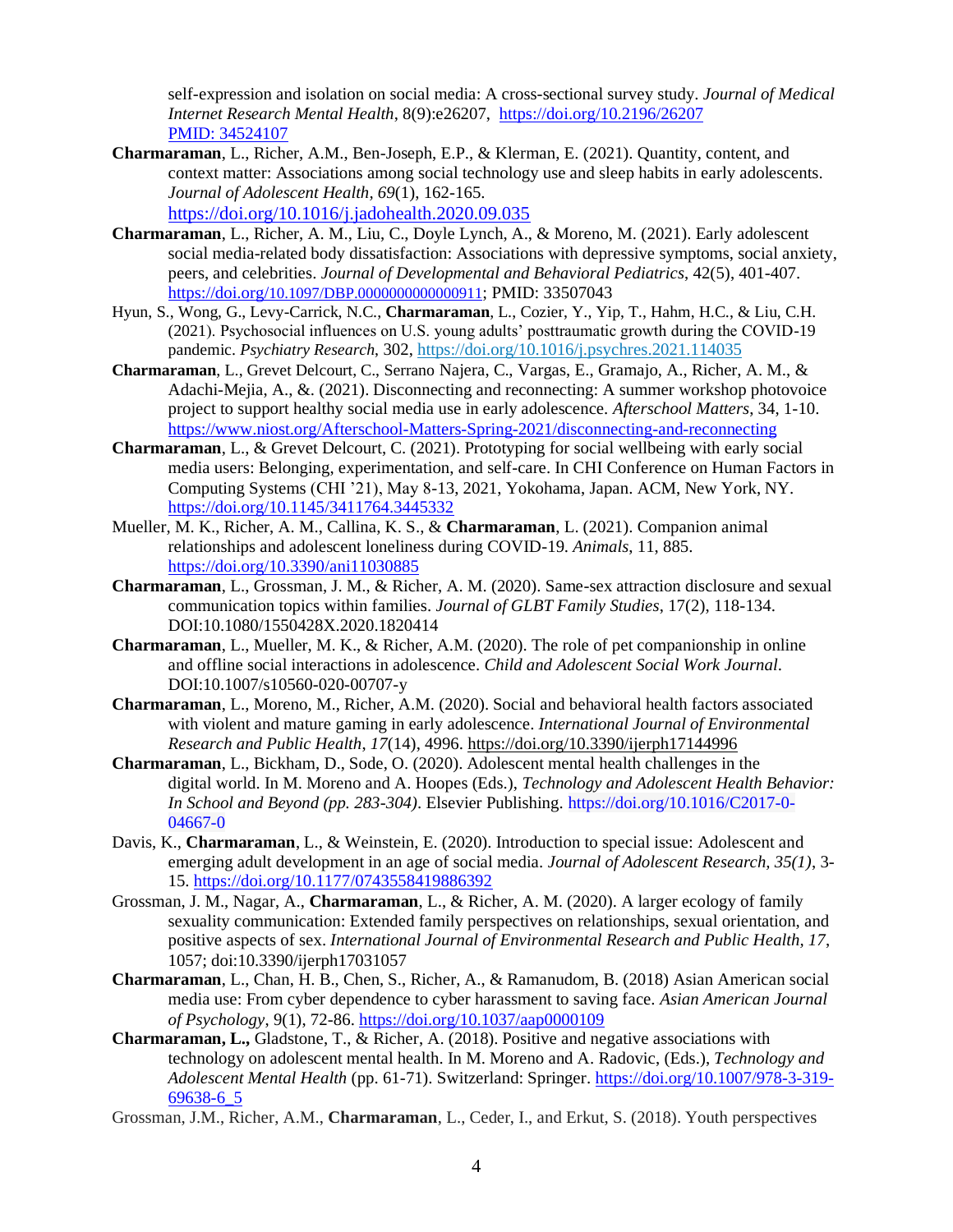on sexuality communication with parents and extended family. *Family Relations, 67*(3), 368-380. doi:10.1111/fare.12313

- **Charmaraman**, L., Richer, A., Ruffin, B, & Ramanudom, B., Madsen, K. (2017). Escaping from worries or facing reality: A survey study of adolescent attitudes about sexist and homophobic stereotypes in mainstream US media. In D. Lemish & M. Götz (Eds.), *Beyond the Stereotypes: Boys, girls, and their images* (pp. 213-224). Sweden: The International Clearinghouse on Children, Youth, & Media at Nordicom. Available[: http://norden.diva](http://norden.diva-portal.org/smash/record.jsf?pid=diva2%3A1535889&dswid=2943)[portal.org/smash/record.jsf?pid=diva2%3A1535889&dswid=2943](http://norden.diva-portal.org/smash/record.jsf?pid=diva2%3A1535889&dswid=2943)
- James, C., Davis, K., **Charmaraman**, L., Konrath, S., Slovak, P., Weinstein, E., & Yarosh, L. (2017). Digital life and youth well-being, social-connectedness, empathy, and narcissism. *Pediatrics*, 140, S71[. http://pediatrics.aappublications.org/content/pediatrics/140/Supplement\\_2/S71.full.pdf](http://pediatrics.aappublications.org/content/pediatrics/140/Supplement_2/S71.full.pdf) DOI: https://doi.org/10.1542/peds.2016-1758F
- Grossman, J., **Charmaraman**, L., & Erkut, S. (2016). Do as I say, not as I did: How parents talk with teens about sex. *Journal of Family Issues*, 27(2), DOI: 10.1177/0192513X13511955
- **Charmaraman**, L., Chan, H., Price, T., & Richer, A. (2015). Women of color cultivating virtual social capital: Surviving and thriving. In K. E. Tassie and S. M. Brown (Eds.), *Women of color and social media multitasking: Blogs, timelines, feeds, and community* (pp. 1-19). New York: Lexington Books.
- **Charmaraman**, L., Woo, M., Quach, A, & Erkut, S. (2014). How have researchers studied multiracial populations: A content and methodological review on 20 years of research. *Cultural Diversity and Ethnic Minority Journal, 20*(3), 336-352*.* doi: [10.1037/a0035437](https://dx.doi.org/10.1037%2Fa0035437)
- Grossman, J. M., Tracy, A. J., **Charmaraman**, L., Ceder, I., & Erkut, S. (2014). Protective effects of middle school comprehensive sex education with family involvement. *Journal of School Health*, *84*, 739-747. DOI: [10.1111/josh.12199](https://doi.org/10.1111/josh.12199)
- **Charmaraman**, L., & Grossman, J. (2014). "Be careful who you friend": Early adolescents' reports of safety, privacy, and family monitoring of Facebook use. *Journal of Youth Development: Bridging research and practice, 9(1), 86-112. Available online:* http://www.nae4ha.com/current-issue. DOI: <https://doi.org/10.5195/jyd.2014.74>
- **Charmaraman**, L., & Low, B. (2013). From media propaganda to de-stigmatizing sex: A teen magazine by, for, and about girls. In K. Harper, Y. Katsulis, V. Lopez, and G. S. Gillis (Eds.), *Girls' Sexualities and the Media* (pp. 245-261). New York: Peter Lang.
- Grossman, J. M., Frye, A., **Charmaraman**, L., & Erkut, S. (2013). Family homework and school-based sex education: Delaying early adolescents' sexual behavior. *Journal of School Health*, 83(11), 810-817. DOI: 10.1111/josh.12098
- **Charmaraman**, L., Jones, A., Stein, N., & Espelage, D. (2013). Is it bullying or sexual harassment? Knowledge, attitudes, and professional development experiences of middle school staff. *Journal of School Health*, *83*(6), 438-444. DOI: 10.1111/josh.12048
- **Charmaraman**, L. (2013). Congregating to create for social change: Urban youth media producers and sense of community. *Learning, Media, & Technology*, *38*(1), 102-115. DOI: 10.1080/17439884.2011.621956.
- Erkut, S., Grossman, J. M., Frye, A., Ceder, I., **Charmaraman**, L., & Tracy, A. (2013). Can sex education delay early sexual debut? *Journal of Early Adolescence*, 33(4), 482-497.DOI: 10.1177/0272431612449386
- **Charmaraman**, L., Lee, A., & Erkut, S. (2012). "What if you already know everything about sex?" Content analysis of questions from early adolescents in a middle school sex education program. *Journal of Adolescent Health*, 50(5), 527-530. DOI: [10.1016/j.jadohealth.2011.10.004](https://doi.org/10.1016/j.jadohealth.2011.10.004)
- **Charmaraman**, L., & Hall, G. (2011). School dropout prevention: What arts-based community and out-of-school time programs can contribute. *New Directions for Youth Development*, *S1*, 9-27. DOI: 10.1002/yd.416
- **Charmaraman**, L., & McKamey, C. (2011). Urban early adolescent narratives on sexuality: Accidental and intentional influences of family, peers, and the media. *Sexuality Research and Social Policy*, *8*(4), 253-266. DOI: 10.1007/s13178-011-0052-3
- **Charmaraman**, L. (2010). The importance of audience and agency to re-present: Urban youth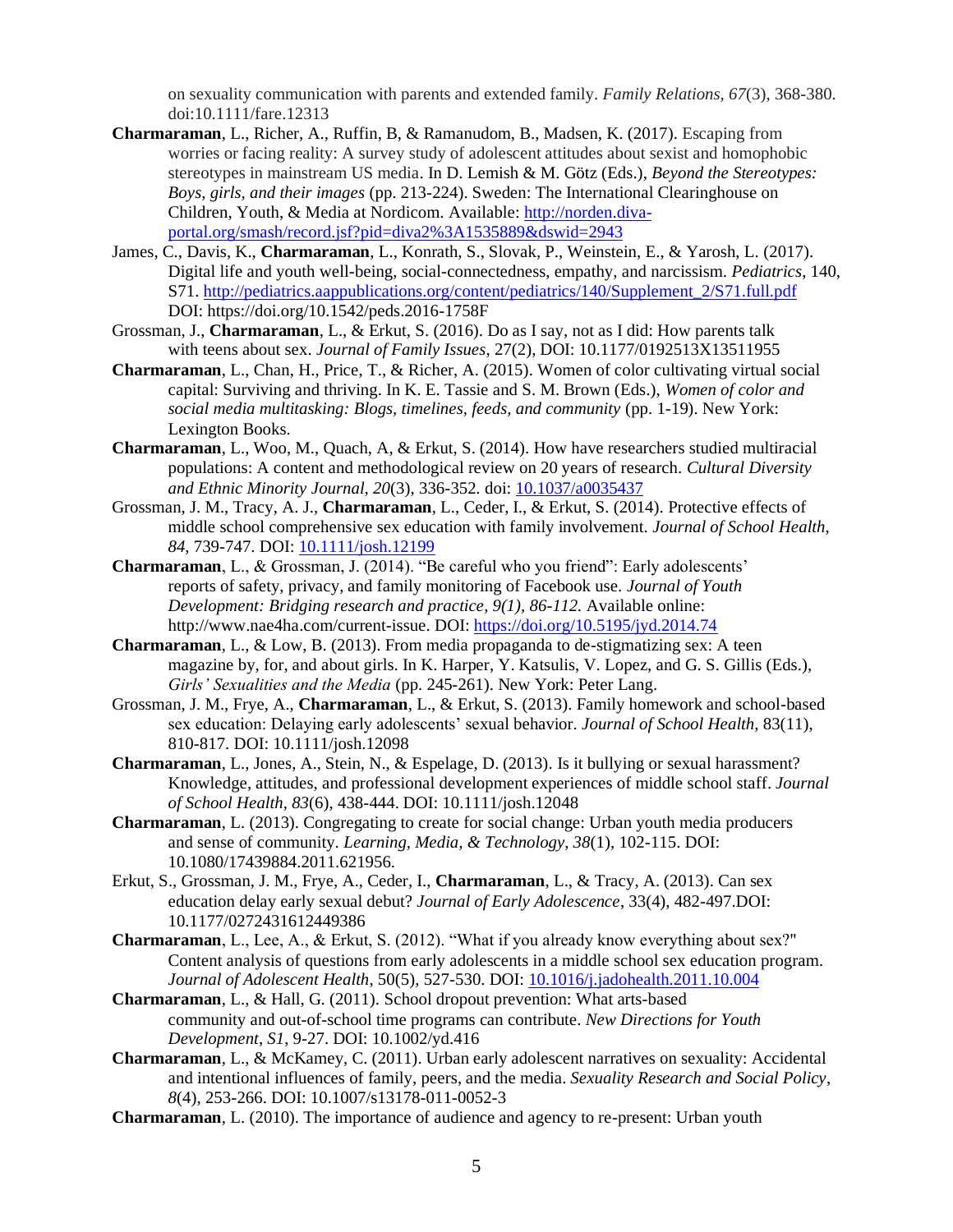media producers in the Bay Area*. Sociological Studies of Children and Youth, 13,* 207-233*.* DOI: [10.1108/S1537-4661\(2010\)0000013011](https://doi.org/10.1108/s1537-4661(2010)0000013011)

- **Charmaraman**, L., & Grossman, J. M. (2010). Importance of race and ethnicity: An exploration of Asian, Black, Latino, and Multiracial adolescent identity. *Cultural Diversity and Ethnic Minority Psychology, 16(2),* 144-151. DOI: 10.1037/a0018668
- Tracy, A. J., Erkut, S., Porche, M. V., Kim, J., **Charmaraman**, L., Grossman, J. M., Ceder, I., & Vázquez García, H. (2010). Measurement uncertainty in racial and ethnic identification among adolescents of mixed-ancestry: A latent variable approach. *Structural Equation Modeling, 17(1),*  110-133. DOI: [10.1080/10705510903439094](https://doi.org/10.1080/10705510903439094)
- Grossman, J. M., & **Charmaraman**, L. (2009). Race, context, and privilege: White Adolescents' explanations of racial-ethnic centrality. *Journal of Youth and Adolescence, 37,* 1-11*.* DOI: 10.1007/s10964-008-9330-7
- **Charmaraman**, L. (2008). Media gangs of social resistance: Urban adolescents take back their images and their streets through media production. *Afterschool Matters*, *7*, 27-37.

## **Media/Press Coverage:**

October 29, 2021

[https://www.fastcompany.com/90691317/kids-social-media-research](https://www.fastcompany.com/90691317/kids-social-media-research-behavior?partner=rss&utm_source=rss&utm_medium=feed&utm_campaign=rss+fastcompany&utm_content=rss)[behavior?partner=rss&utm\\_source=rss&utm\\_medium=feed&utm\\_campaign=rss+fastcompany&utm\\_con](https://www.fastcompany.com/90691317/kids-social-media-research-behavior?partner=rss&utm_source=rss&utm_medium=feed&utm_campaign=rss+fastcompany&utm_content=rss) [tent=rss](https://www.fastcompany.com/90691317/kids-social-media-research-behavior?partner=rss&utm_source=rss&utm_medium=feed&utm_campaign=rss+fastcompany&utm_content=rss)

October 15, 2021

https://www.childrenandscreens.com/media/press-releases/connection-vs-comparison-3/

October 7, 2021

[https://www.verywellmind.com/facebook-knew-instagram-was-harmful-to-mental-health](https://www.verywellmind.com/facebook-knew-instagram-was-harmful-to-mental-health-of-teen-girls-said-nothing-5203337)[of-teen-girls-said-nothing-5203337](https://www.verywellmind.com/facebook-knew-instagram-was-harmful-to-mental-health-of-teen-girls-said-nothing-5203337)

September 29, 2021

[https://www.verywellfamily.com/new-study-finds-kids-who-spend-more-time-on-screens-have-more](https://www.verywellfamily.com/new-study-finds-kids-who-spend-more-time-on-screens-have-more-close-friends-5202744)[close-friends-5202744](https://www.verywellfamily.com/new-study-finds-kids-who-spend-more-time-on-screens-have-more-close-friends-5202744)

http://www.tucsonsentinel.com/opinion/report/092821 social media lgbtq/social-media-gives-support[lgbtq-youth-when-in-person-communities-are-lacking/](http://www.tucsonsentinel.com/opinion/report/092821_social_media_lgbtq/social-media-gives-support-lgbtq-youth-when-in-person-communities-are-lacking/)

September 28, 2021

<https://www.audacy.com/wearechannelq/latest/the-safe-spaces-on-social-media-for-lgbtq-youth>

September 28, 2021 [https://theconversation.com/social-media-gives-support-to-lgbtq-youth-when-in](https://theconversation.com/social-media-gives-support-to-lgbtq-youth-when-in-person-communities-are-lacking-166253)[person-communities-are-lacking-166253](https://theconversation.com/social-media-gives-support-to-lgbtq-youth-when-in-person-communities-are-lacking-166253)

September 21, 2021<https://www.nytimes.com/2021/09/21/well/family/teens-social-media-help.html>

April 26, 2021 https://www.lifewire.com/why-audio-is-the-next-big-thing-in-social-media-5180467

Wellesley -Weston magazine https://lscpagepro.mydigitalpublication.com/publication/?m=58365&i=692271&p=138

Feb 18, 2021

[https://sciencenewsnet.in/being-aware-of-how-social-media-affects-adolescents-body-image-during](https://sciencenewsnet.in/being-aware-of-how-social-media-affects-adolescents-body-image-during-national-eating-disorder-awareness-week/)[national-eating-disorder-awareness-week/](https://sciencenewsnet.in/being-aware-of-how-social-media-affects-adolescents-body-image-during-national-eating-disorder-awareness-week/)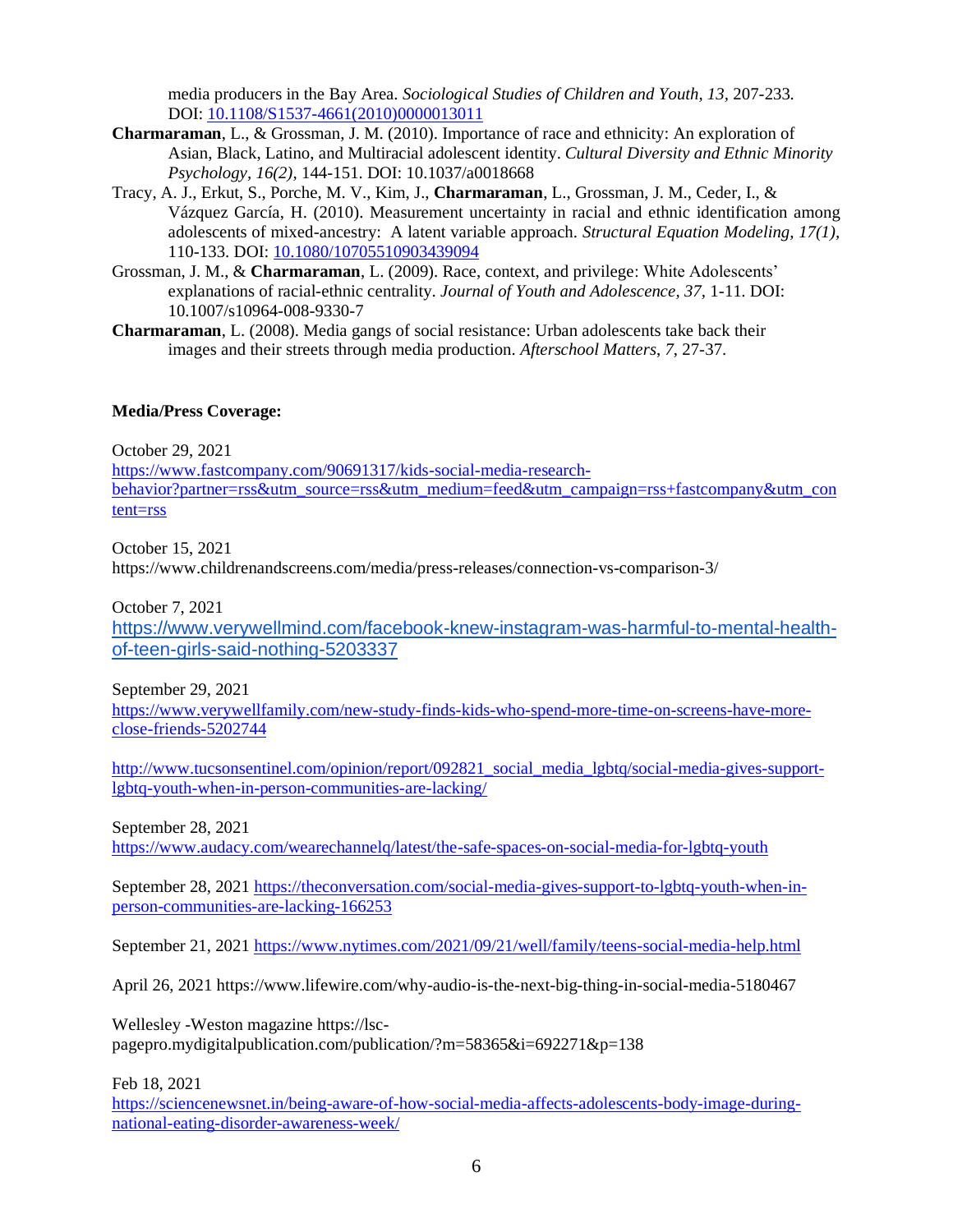[https://www.newswise.com/articles/quantity-content-and-context-of-social-media-use-may-affect](https://www.newswise.com/articles/quantity-content-and-context-of-social-media-use-may-affect-adolescents-sleep)[adolescents-sleep](https://www.newswise.com/articles/quantity-content-and-context-of-social-media-use-may-affect-adolescents-sleep)

<https://www.verywellhealth.com/pets-during-adolesence-5080955>

<https://www.lifewire.com/why-is-facebook-going-back-to-college-5078004>

9/18/2020

[https://www.newswise.com/articles/new-study-shows-associations-between-adolescents-relationships](https://www.newswise.com/articles/new-study-shows-associations-between-adolescents-relationships-with-their-pets-and-their-social-media-use)[with-their-pets-and-their-social-media-use](https://www.newswise.com/articles/new-study-shows-associations-between-adolescents-relationships-with-their-pets-and-their-social-media-use)

[https://www.k12dive.com/news/navigating-cyberbullying-more-difficult-amid-covid-19-but-there-are](https://www.k12dive.com/news/navigating-cyberbullying-more-difficult-amid-covid-19-but-there-are-option/582771/)[option/582771/](https://www.k12dive.com/news/navigating-cyberbullying-more-difficult-amid-covid-19-but-there-are-option/582771/)

Summer, 2020. 10 Things to Avoid Saying to Your Teenager by Keri Bancroft, Wellesley-Weston magazine.

12/2019

Video games are getting real? Is that a problem? By Garrett Grover, Amir Michael Glenn, Yousif Kuwa, East Rock Record Staff

[https://laurapappano.com/wp-content/uploads/ERRDec19\\_FIN\\_lores.pdf](https://laurapappano.com/wp-content/uploads/ERRDec19_FIN_lores.pdf)

<https://www.baystateparent.com/news/20200519/when-social-distancing-collides-with-social-media>

<https://yourteenmag.com/coronavirus/social-media-for-middle-schoolers>

<https://www.insider.com/how-does-social-media-affect-teenagers>

<https://www.wired.com/story/parents-should-monitor-teens-electronics/>

[https://www.baystateparent.com/news/20191218/should-you-buy-your-tween-smartphone-expert-weighs](https://www.baystateparent.com/news/20191218/should-you-buy-your-tween-smartphone-expert-weighs-in)[in](https://www.baystateparent.com/news/20191218/should-you-buy-your-tween-smartphone-expert-weighs-in) 

[https://medium.com/@feichen255/can-your-family-and-community-be-your-oppressors-post-4-](https://medium.com/@feichen255/can-your-family-and-community-be-your-oppressors-post-4-62db7bc395c4) [62db7bc395c4](https://medium.com/@feichen255/can-your-family-and-community-be-your-oppressors-post-4-62db7bc395c4)

<https://nypost.com/2019/09/19/why-teens-shoot-video-of-violence-instead-of-helping/>

[https://norwood.wickedlocal.com/news/20190801/strongwellesley-college-coakley-middle-school](https://norwood.wickedlocal.com/news/20190801/strongwellesley-college-coakley-middle-school-promote-healthy-social-media-usestrong)[promote-healthy-social-media-usestrong](https://norwood.wickedlocal.com/news/20190801/strongwellesley-college-coakley-middle-school-promote-healthy-social-media-usestrong)

[https://www.childrenandscreens.com/2018-conference/talks-and-panels/digital-media-mental-health-and](https://www.childrenandscreens.com/2018-conference/talks-and-panels/digital-media-mental-health-and-relationships/)[relationships/](https://www.childrenandscreens.com/2018-conference/talks-and-panels/digital-media-mental-health-and-relationships/)

<https://picante.today/latest-news/2018/10/09/6986/the-impact-of-digital-media-on-childrens-health/>

[https://www.prnewswire.com/news-releases/fake-news-cyberbullying-addiction-privacy-social-media](https://www.prnewswire.com/news-releases/fake-news-cyberbullying-addiction-privacy-social-media-what-we-know---and-dont-know---about-digital-media-and-kids-health-300729793.html)[what-we-know---and-dont-know---about-digital-media-and-kids-health-300729793.html](https://www.prnewswire.com/news-releases/fake-news-cyberbullying-addiction-privacy-social-media-what-we-know---and-dont-know---about-digital-media-and-kids-health-300729793.html) N

<https://urbancollegeofboston.wordpress.com/2018/06/19/children-and-screens-enewsletter-spring-2018/>

<https://www.blackfeminisms.com/women-of-color/>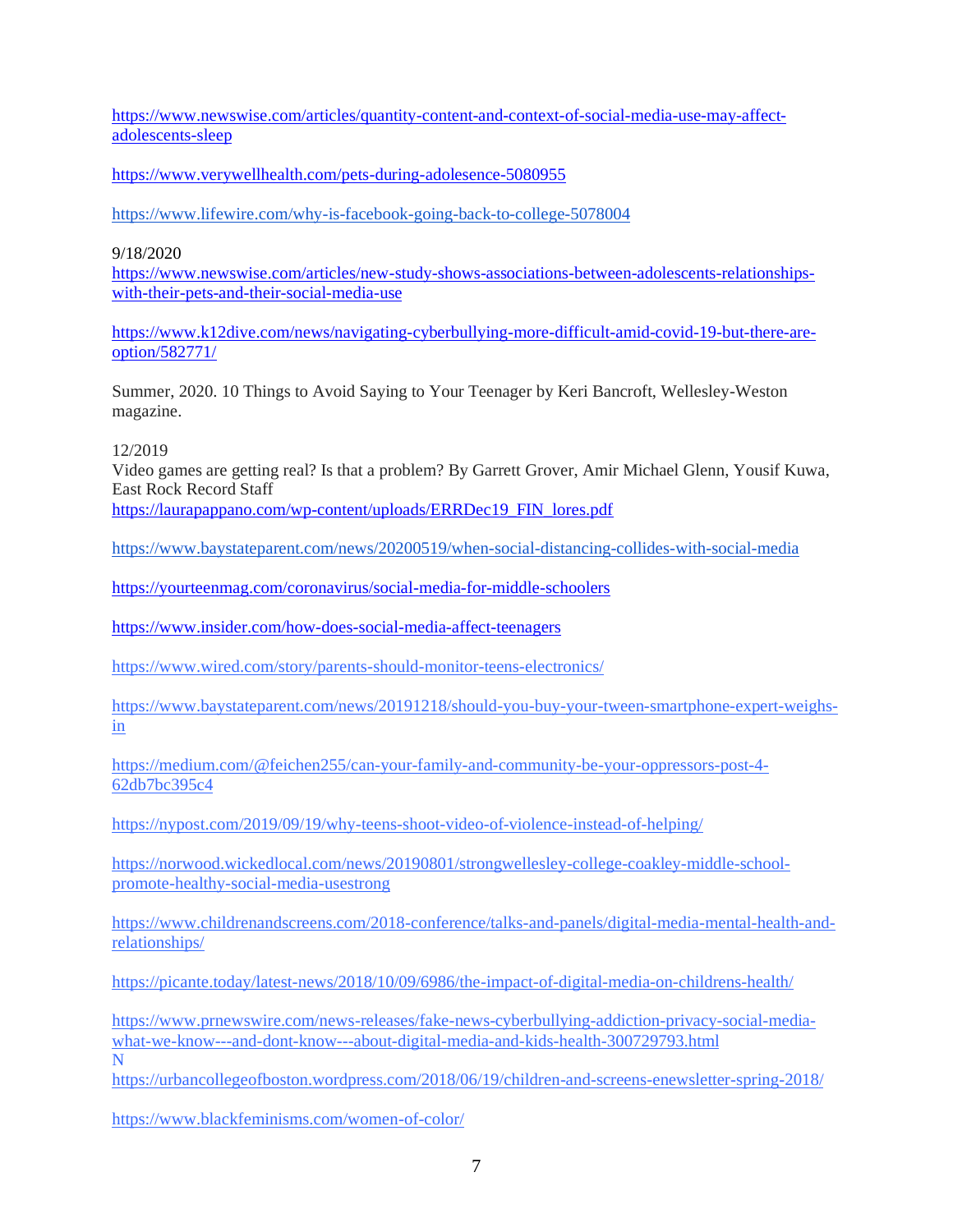<https://splinternews.com/lets-stop-comparing-sex-to-baseball-1793848121>

<https://rampages.us/sarahmuse/>

<https://thelinknewspaper.ca/article/choosing-sides>

## **Non-peer reviewed publications (e.g., research briefs, blogs, webinars, infographics):**

May 10, 2021: [https://catdel.medium.com/prototyping-for-social-wellbeing-with-early-social-media](https://catdel.medium.com/prototyping-for-social-wellbeing-with-early-social-media-users-fba4df0c4f9c)[users-fba4df0c4f9c](https://catdel.medium.com/prototyping-for-social-wellbeing-with-early-social-media-users-fba4df0c4f9c)

Parent webinar of R15 middle school social technology use study findings, [wcwonline.org/coakley-webinar](http://wcwonline.org/coakley-webinar)

Infographic, [https://www.wcwonline.org/Publications/infographic-who-are-middle-schoolers-following](https://www.wcwonline.org/Publications/infographic-who-are-middle-schoolers-following-on-instagram)[on-instagram](https://www.wcwonline.org/Publications/infographic-who-are-middle-schoolers-following-on-instagram)

Infographic (2020, Feb). Youtube Turns 15[. https://www.wcwonline.org/images/pdf/youtube-turns-15.pdf](https://www.wcwonline.org/images/pdf/youtube-turns-15.pdf)

- Richer, A., Ceder, I., **Charmaraman**, L. (2018, Jan). Results from the APT Validation Study III: Reducing cultural biases in youth program observations. Wellesley Centers for Women Research Brief.
- Richer, A., **Charmaraman**, L., & Ceder, I. (2018). Measuring program quality, Part 2: Addressing potential cultural bias in a rater reliability exam. *Afterschool Matters*, *27*, 28-36.
- Tracy, A., **Charmaraman**, L., Ceder, I., Richer, A., & Surr, W. (2016). Measuring program quality: Evidence of the scientific validity of the Assessment of Program Practices Tool. *Afterschool Matters, 24*, 3-11.
- **Charmaraman**, L. (2015, January). Social media and internet technology: promoting healthy wellbeing for vulnerable young people. Paper presented at webinar, *Using Technology to Address Health Disparities,* Robert Wood Johnson Foundation, New Connections Program.
- **Charmaraman**, L. Blog: Stereotypes and Stigma in the Media.<http://detroityouthpassages.org/> 2014/07/28/stereotypes-and-stigma-in-the-media-by-linda-charmaraman/;July 25, 2014.
- **Charmaraman**, L., Blog: Facebook: Friend or Foe. [http://www.rwjf.org/en/culture-of-health.html?q=charmaraman;](http://www.rwjf.org/en/culture-of-health.html?q=charmaraman) July 23, 2014.
- Price, T., & **Charmaraman**, L. Blog: Mentoring & Girls of Color.

[http://www.wcwonline.org/Mentoring-Girls-of-Color/Mentoring-girls-of-color;](http://www.wcwonline.org/Mentoring-Girls-of-Color/Mentoring-girls-of-color) January 17, 2013. **Charmaraman**, L., Blog: It's Our Time: The Empathy Gap for Girls of Color.

[http://schottfoundation.org/blog/2012/10/16/its-our-time-empathy-gap-girls-color;](http://schottfoundation.org/blog/2012/10/16/its-our-time-empathy-gap-girls-color) October 16, 2012.

- Hall, G., & **Charmaraman**, L. (2011). Growing boys: implementing a boys' empowerment group in an afterschool program. *Afterschool Matters, 13*, 49-51.
- Hall, G., & **Charmaraman**, L. (2011). Study finds key factors that support male youth*. School-Aged Notes, 31(4),* 1-6.
- Hall, G., & **Charmaraman**, L. (2010). Boys, teens can benefit from inclusion in common-interest groups. *School-Aged Notes*, *31(3),* 2-7.
- **Charmaraman**, L., & Gruber, D. (2009). Civics education: Engagement needn't wait until high school years. *School-Aged Notes, 30(3),* 2-7.
- **Charmaraman**, L. & Wai, J. (1996). A Guide to the empirical Study, the literature review, the case study, and the book review, *Active Intellect*, *2*, 35-49.

## **Invited Presentations/Keynote addresses**

Charmaraman, L., (2021, November). Urban Health Media Project

Charmaraman, L. (2021, November). Invited podcast interview and Technology, Media, Society invited lecture. *Speaking of Psychology* APA podcast series.

Ranney, M., Moreno, M., DasGupta, T., Charmaraman, L., Schueller, S. (2021, July). Invited panelist,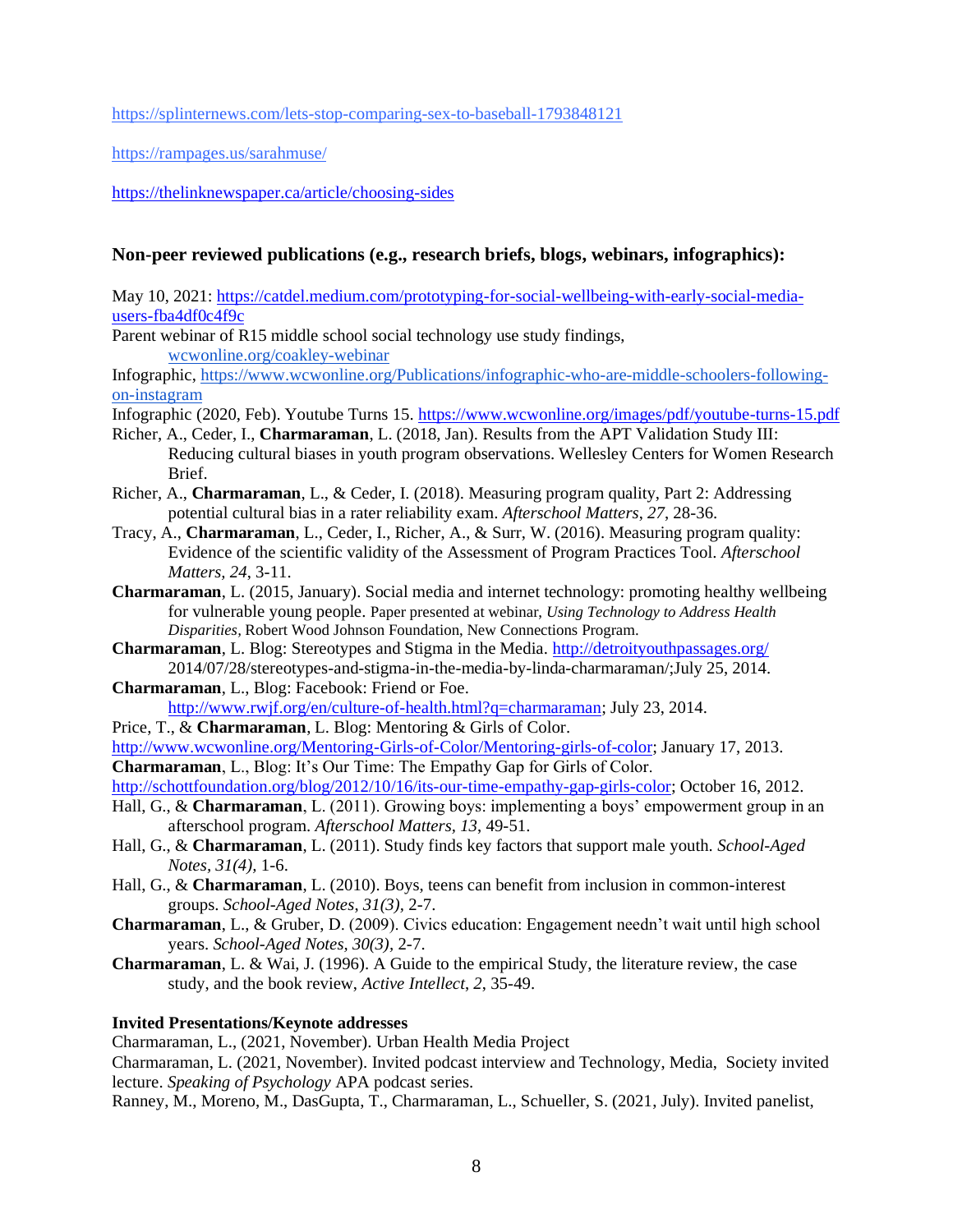*How is adolescent wellbeing shaped through social media?* 2021 Connected Learning Summit, UC Irvine.

Charmaraman, L., (2021, July). Invited podcast interview with Screenstrong. How YouTube impacts middle school development (0:44)

[https://screenstrongfamilies.buzzsprout.com/1460173/8726316-how-youtube-impacts-middle-school](https://screenstrongfamilies.buzzsprout.com/1460173/8726316-how-youtube-impacts-middle-school-development-with-dr-linda-charmaraman)[development-with-dr-linda-charmaraman](https://screenstrongfamilies.buzzsprout.com/1460173/8726316-how-youtube-impacts-middle-school-development-with-dr-linda-charmaraman)

Charmaraman, L. (202, December). Invited podcast as scientific advisor at Forbes Ignite.

Charmaraman, L. (2020, October). Mid-career women leaders in STEM. University of Wisconsin, Madison.

- Rosen, L., Charmaraman, L., Bagot, K., & Weinstein, E. (2020, July). *Constantly Connected: The social media lives of teens*. Children and Screens Ask the Experts Virtual Workshop Series. <https://www.youtube.com/watch?v=BfX2TqD4rq8&feature=youtu.be>
- Charmaraman, L., Muhammad, S., & Yadav, P. (2020, March). *Cognitive Diversity: Neuroscience behind high-performing teams and innovation*. Forbes Ignite, New York, NY.
- Gazzaley, A., Charmaraman, L., & Weinstein, E. (2020, February) *Technology and the Brain*. Panel discussion presented as part of the New Science, New Solution Series. American Museum of Natural History, New York, NY.
- Charmaraman, L. (2019, October). *Digital citizenship and social identities in emerging adulthood*. Invited keynote address for preconference of Society for the Study of Emerging Adulthood. Toronto, CA.
- Charmaraman, L., & Moreno, M. (2018, October). Invited panelist. *Health and wellbeing implications of early social media use*. Digital Media and Developing Minds Congress, Cold Springs Harbor Laboratory, NY.
- Charmaraman, L. (2016, June). *Social media use in vulnerable populations: Friend or foe?* Invited Opening Keynote Speaker at the Social Media & Adolescent Health Research conference, Seattle Childrens Hospital, Seattle, WA.
- Charmaraman, L. (2014, June). *Socialization contexts of youth sexualities: empowering families, schools, peers, and media.* Invited Keynote Speaker for a Youth Sexuality Media Forum, co-sponsored by Ford Foundation and Detroit Youth Passages, Detroit, MI.
- Charmaraman, L., Stein, N., & Jones, A. (2010, June). *Voices from middle school teachers and students regarding bullying and sexual harassment/violence.* Presented at the National Center for Injury Prevention and Control, Centers for Disease Control & Prevention, Atlanta, GA.
- Charmaraman, L. (2008, July). *Mixed Ancestry: Gaps in the literature*. Presented at the Summit on Mixed Ancestry, Wellesley, MA.

#### **Peer-reviewed Conferences**

- Charmaraman, L., & Grevet Delcourt, C. (2021, May). Prototyping for social wellbeing with early social media users: Belonging, experimentation, and self-care. Paper presented at the 2021 ACM CHI Virtual Conference on Human Factors in Computing Systems.
- Mueller, M., Richer, A., Doyle Lynch, A., Charmaraman, L. (2021, April). *Pet relationships and adolescent loneliness during Covid-19*. Panel presentation to be presented at the annual meeting of SRCD, Virtual meeting.
- Zhai, E., Jordan, K., Reeves-Miller, T., Xiao, T., & Charmaraman, L. (2020). *Self-care and wellbeing on social media for adolescents of color*. Panel presented at the Diversity Challenge, Boston College, Boston, MA
- Potenza, M., Englander, E. K., Charmaraman, L., & Browne, D., T. (2020, October). *Children and Screens Research Update: How new media habits impact mental health*. Panel presented at the American Academy of Child and Adolescent Psychiatry annual meeting, San Francisco, CA.
- Charmaraman, L., Grossman, J., & Ben-Joseph, E. (2020, April). *Blurring the boundaries between home and school: Parents supporting healthy internet and social media use*. Poster accepted to the annual meeting of the American Educational Research Association, San Francisco, CA.
- Ben-Joseph, E. P., Hernandez, J. M., & Charmaraman, L. (2020, March). *Restriction to communication: A mixed-method study of parental monitoring style, family closeness, and adolescent screen behaviors*. Paper accepted to the biennial meeting of the Society for Research on Adolescence, San Diego, CA.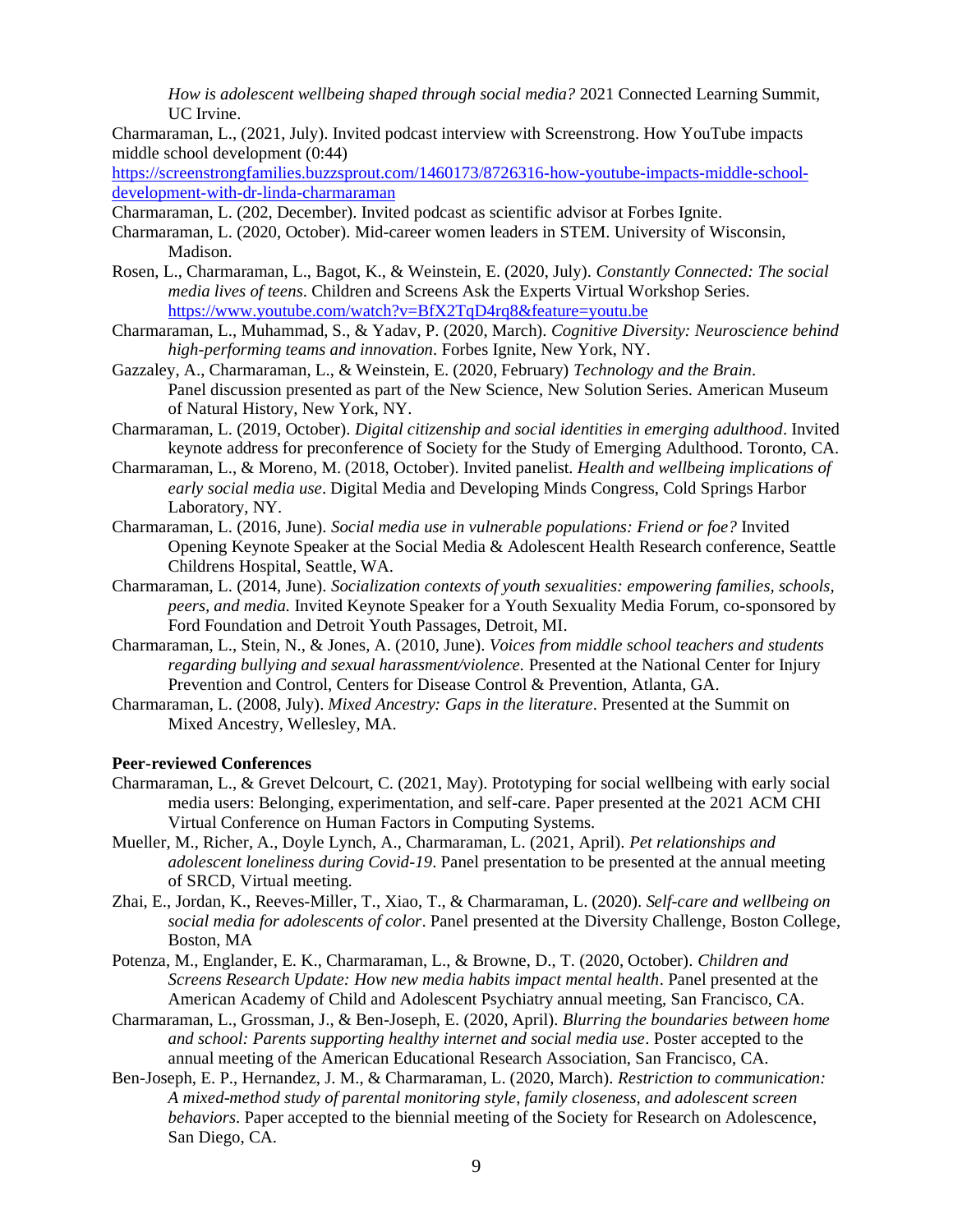- Charmaraman, L., Serrano Najera, C., Adachi-Mejia, A., & Delcourt, C. (2020, March). *Disconnecting and reconnecting: A Photovoice project to support healthy social media use in early adolescence*. Poster accepted to the biennial meeting of the Society for Research on Adolescence, San Diego, CA.
- Charmaraman, L., Richer, A., Unni, S., Serrano Najera, C., Cobas, S. (2019, August). *Playing violent and mature online games: Implications for adolescent health and social interactions*. Poster presented at the American Psychological Association annual meeting, Chicago, IL.
- Charmaraman, L., Richer, A., DeSouza, L., & Madsen, K. (2019, May). *Analyzing liberal voter interpretations of Trump's "Make America Great Again": Implications for race, gender, and political identity*. Paper presented at the International Communication Association, Washington, DC.
- Charmaraman, L., Madsen, K., Richer, A., & DeSouza, L. (2018, August). *How liberal voters interpreted the 2016 trump media campaign: Race, gender, age, and civic issues*. Poster presented at the annual convention of the American Psychological Association, San Francisco, CA.
- Charmaraman, L., Richer, A., Leu, R., Suleyman, N., & Moreno, M. (2018, August). *Adolescent social media use and body image: Associations with depression, social anxiety, and peers.* Poster presented at the annual convention of the American Psychological Association, San Francisco, CA.
- Charmaraman, L., Richer, A., & Moreno, M. A. (2018, May). *Psychosocial and physical health associations of early social media use before age 12*. Paper presented at the Pediatric Academic Societies meeting, Toronto, Canada.
- Richer, A., Charmaraman, L., Ceder, I., & DeSouza, L. (2018, April). *Identifying cultural biases: Developing video-based training for the Afterschool Program Practices Tool*. Paper presented at the annual meeting of the American Educational Research Association, New York, NY.
- Charmaraman, L., Ramanudom, B., Chan, H. B., Richer, A., & Tracy, A. (2016, October). *Asian American social media use: From cyber dependence to cyber harassment*. Poster presented at the Society for Research on Child Development Special Topic Meeting: Technology and media in children's development. Irvine, CA.
- Charmaraman, L., & Tracy, A. (2016, August). *Avoiding cultural bias in establishing program observation accuracy: Reflections on our evolving action-oriented mixed methods evaluation design*. Paper presented at the Mixed Methods International Research Association conference, Durham, United Kingdom.
- Tracy, A., Richer, A., & Charmaraman, L. (2016, April). *APT validity and reliability: identifying and minimizing measurement error of youth program observation ratings*. Paper presented at the annual meeting of the American Educational Research Association, Washington, DC.
- Jones, A., Charmaraman, L., Merrin, G., Espelage, D. (2016, April). *School climate, gender, context, and consequences: Effectively addressing middle school sexual harassment at school*. Paper presented at the annual meeting of the American Educational Research Association, Washington, DC.
- Charmaraman, L., Jones, A., Merrin, G., Espelage, D. (2016, April). *Predicting early adolescent online sexual harassment: Associations with dismissive attitudes, peer support, and school belonging*. Poster presented at Society for Research on Adolescence, Baltimore, MD
- Charmaraman, L., Notsu, H., Richer, A., & Parmelee, K. (2016, April). *How early adolescents define sex: Longitudinal associations with Facebook friendship networks and sexual activity.*  Poster presented at Society for Research on Adolescence, Baltimore, MD.
- Charmaraman, L., & McField, A. S. (2015, October). *Online networking in Black and Hispanic women: Blogging, social justice, and elections.* Poster presented at the Diversity Challenge, Boston College, MA.
- Charmaraman*,* L., Richer, A., Tracy, A. (2015, October). *From early adolescence through emerging adulthood: Exploring differences in social media use by age, race, and perceived social status*. Poster presented at the Arthur M. Sackler Colloquia of the National Academy of Sciences, Digital Media & Developing Minds Conference, Irvine, CA.
- Charmaraman, L., Notsu, H., & Richer, A. (2015, May). *Young adolescents on Facebook: parents, peer sexual norms and knowledge about sex*. Paper presented at the International Communications Association, San Juan, Puerto Rico, USA.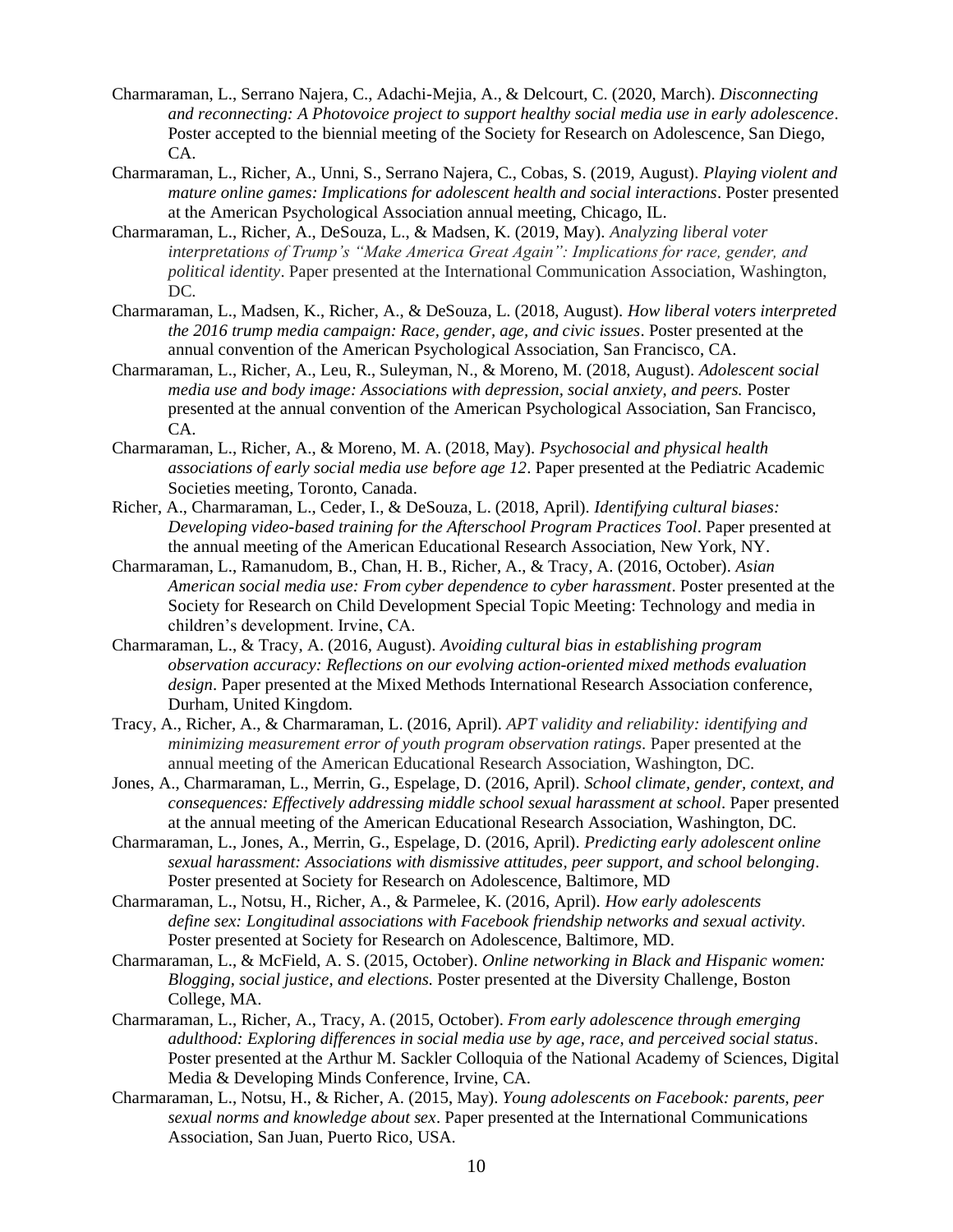- Porche, M. V., Charmaraman, L., & Grossman, J. (2015, April)*. Teacher transformation through experiential learning: Personal change towards justice-oriented inclusive education.* Paper presented at the annual American Educational Research Association meeting, Chicago, IL.
- Charmaraman, L., Richer, A., & Chan, B. (2015, March). *Do age and SES matter? A mixedmethod exploration of social media use during good and bad times*. Paper presented at Society for Research on Child Development, Philadelphia, PA, USA.
- Charmaraman, L., Price, T., & Lau, R. (2014, August). *The educational opportunity gap for girls of color – a media-messaging strategy*. Paper and documentary presented at the 2014 annual meeting of the American Psychological Association, Washington, DC.
- Charmaraman, L. (2014, March). *Adolescent social media communities: A mixed-method exploration of racial and gender differences in seeking social support*. Paper presented at the 2014 Society of Research on Adolescence Meeting, Austin, TX.
- Grossman, J.M., Tracy, A.J., Charmaraman, L., Ceder, I., & Erkut, S. (2013, November). *Family homework activities in a comprehensive sex education program delay teen sex for boys*. Paper presented at the 2013 conference of the American Public Health Association, Boston, MA.
- Charmaraman, L., & Chan, B. (2013, October). *Televised images and social networking: Asian American media habits and attitudes*. Poster presented at the Diversity Challenge, Boston College, MA.
- Jones, A. E. & Charmaraman, L. (2013, August). *Beliefs about bullies and their victims: Voices from middle school students.* Poster presented at the annual meeting of the American Psychology Association. Honolulu, HI.
- Charmaraman, L., Grossman, J. M., & Erkut, S. (2013, August). *Do as I say, not as I did: Parent talk with teens about sex.* Poster presented at the annual meeting of the American Psychology Association. Honolulu, HI.
- Porche, M. V., Grossman, J., & Charmaraman, L*.* (2013, August). *Teacher transformation through experiential learning to promote inclusive education.* Poster presented at the annual meeting of the American Psychology Association. Honolulu, HI.
- Grossman, J. M., Charmaraman, L., & Erkut, S. (2013, April). *Family homework and school-based sex education: An intervention in early adolescent development*. Poster presented at the annual meeting of the American Educational Research Association. San Francisco, CA.
- Jones, A. E., Charmaraman, L., & Stein, N. (2013, April). *"They never hear 'stop' so they don't stop": Voices from middle school students about peer sexual harassment and sexual climate*. Paper presented at the annual meeting of the American Educational Research Association. San Francisco, CA.
- Jones, A. E., Charmaraman, L., & Stein, N. (2012, April). "*She was a cute girl who flaunted herself to the boys: Focus groups with middle school teachers about student sexual harassment*. Paper presented at the annual meeting of the American Educational Research Association. Vancouver, Canada.
- Grossman, J., Frye, A., Charmaraman, L., Ceder, I., & Erkut, S. (2011, October). *Short-term impact evaluation of* Get Real*, a comprehensive sex education curriculum for middle school students.* Paper presented at the 2011 conference of the American Public Health Association, Washington DC.
- Charmaraman, L., Jones, A., & Stein, N. (2011, April). *Factors that influence bullying and sexual harassment perpetration and victimization: Voices from middle school students and teachers*. Presented at the annual meeting of the American Educational Research Association. New Orleans, LA.
- Charmaraman, L., Grossman, J. M., Erkut, S., Ceder, I., & Tracy, A. (2011, April). *Racial-ethnic centrality: Variation in self-perception across multiracial adolescent groups*. Presented at the Society for Research on Child Development. Montreal, Canada.
- Charmaraman, L. (2010, April). *Race and Gender in the Media: Identity Exploration in a Girls' Magazine Program*. Poster presented at the Conference on Human Development, Fordham University, NYC.
- Charmaraman, L., & Mckamey, C. (2010, March). *Urban Middle School Youth's Perspectives on Relationships: A Visual and Textual Analysis*. Poster presented at the Society for Research on Adolescence. Philadelphia, PA.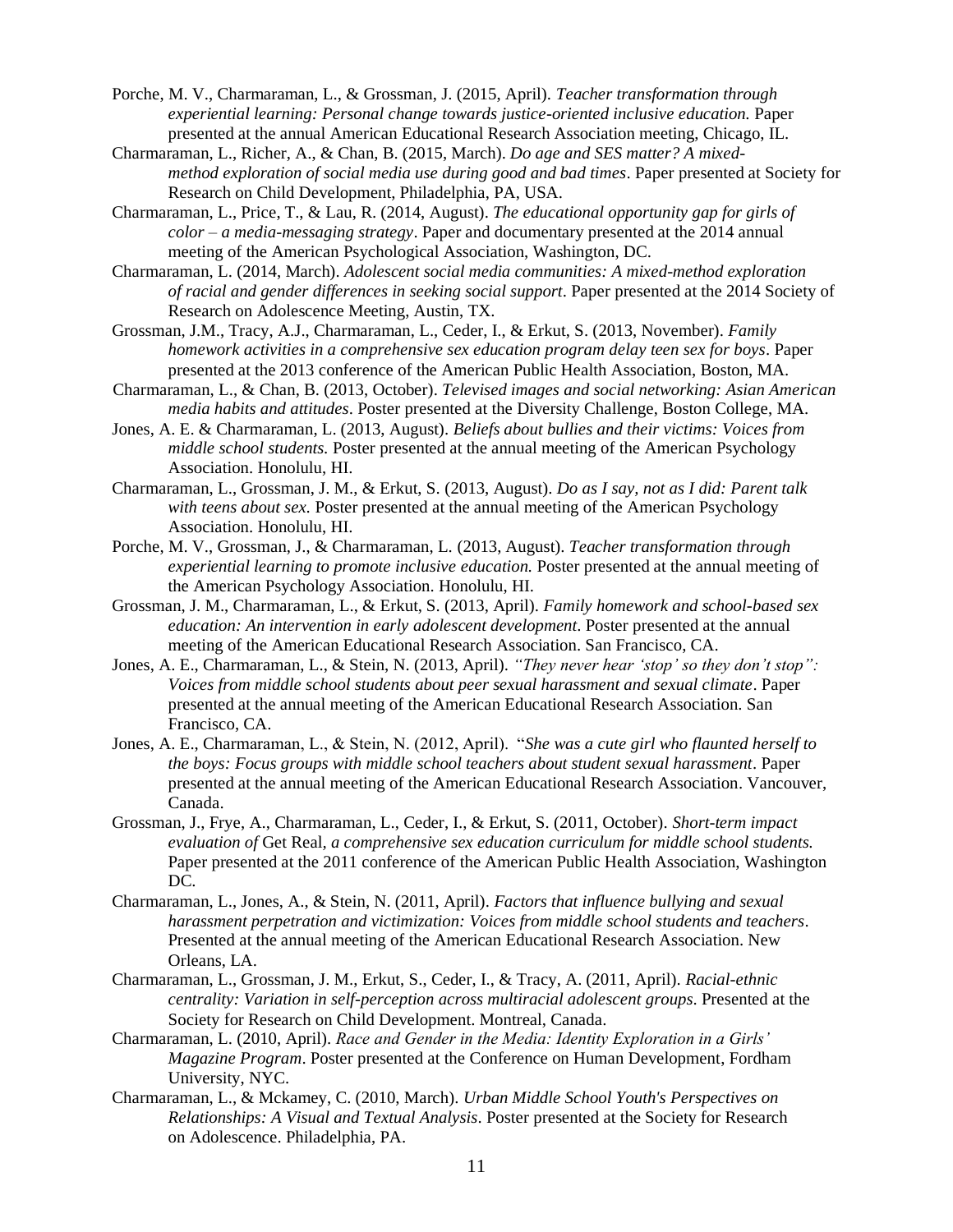- Charmaraman, L. (2010, March). *Adolescent notions of success: Identity explorations in a girls' media program*. Poster presented at the bi-annual meeting of the Society for Research on Adolescence. Philadelphia, PA.
- Charmaraman, L. (2009, April). *Adolescent notions of social justice and feminism: Exploratory case study of a girls' media program*. Paper presented at the annual meeting of the American Educational Research Association, San Diego, CA.
- Charmaraman, L., & Grossman, J. (2008, March) *Relationship between Racial/Ethnic Composition of School and Centrality of Race/Ethnicity to Adolescent Identity*. Paper presented at the Annual Meeting of the American Educational Research Association, New York, NY.
- Tracy, A., Erkut, S., Porche, M., Kim, J., Charmaraman, L., Grossman, J. M., Ceder, I., & Vásquez-Garcia, H. (2008, March). *Alternative approaches to capturing racial/ethnic identification for mixed ancestry adolescents*. Paper presented at the bi-annual meeting of the Society for Research on Adolescence, Chicago, IL.
- Grossman, J. M., & Charmaraman, L. (2008, March). *Race, context, and "Whiteness": Teens' explanations of racial centrality*. Paper presented at the bi-annual meeting of the Society for Research on Adolescence, Chicago, IL.
- Charmaraman, L. (2007, April). *The importance of audience and agency to re-present: Urban youth media producers in the Bay Area.* Paper presented at the Annual Meeting of the American Educational Research Association, Chicago, IL.
- Charmaraman, L. (2006, July). *Assessing social and cognitive development through digital media arts production in an after-school program for urban adolescents: A mixed methods approach.* Poster presented at the 2<sup>nd</sup> Annual Mixed Methods Conference, Fitzwilliam College, Cambridge University, United Kingdom.
- Charmaraman, L. (2006, July). *Exploring imaginative worlds through digital storytelling in an urban after-school community*. Paper presented at the 4<sup>th</sup> annual International Conference on Imagination and Education. Simon Fraser University, Vancouver, British Columbia, Canada.
- Charmaraman, L. (2006, April). *Collaboration, optimism, constructive criticism, and mentoring between at-risk students through after school media production.* Paper presented at the annual meeting of the American Educational Research Association, San Francisco, CA.
- Charmaraman, L. (2006, April). *Building collaboration, communication, and sense of community through digital media technologies: An Oakland case study.* Paper presented at the annual meeting of the American Educational Research Association, San Francisco, CA.
- Charmaraman, L. (2005, April). *Becoming visible: Teacher support for classroom film and media use.*  Paper presented at the annual meeting of the American Educational Research Association, Montreal, Canada.
- Charmaraman, L. (2002, April). *Assessing the value of film and video use in the classroom: A historical study of beliefs*. Paper presented at the annual meeting of the American Educational Research Association, New Orleans, LA.
- Charmaraman, L. (2000, July). *Supporting the development of informal mathematical knowledge in young children*. Poster presented at the Head Start National Research Conference, Washington D.C.
- Charmaraman, L. (2000, April). *College student beliefs about the concept of insight*. Paper presented at the annual meeting of the American Educational Research Association, New Orleans, LA.

## **Campus Talks**

- Charmaraman, L., (2021, January). *Visible Silence* documentary screening and moderated Q&A. Sponsored by the Southeast Asian Student Association, Wellesley College.
- Charmaraman, L., Delcourt, C., Serrano Najera, C., Vandergriff, P., & Kim, Ashley. (2019, October*). Meeting them where they are: Designing an app for adolescents' early social media use*. Presented at the Social Change Dialogues speaker series, Wellesley Centers for Women, Wellesley College.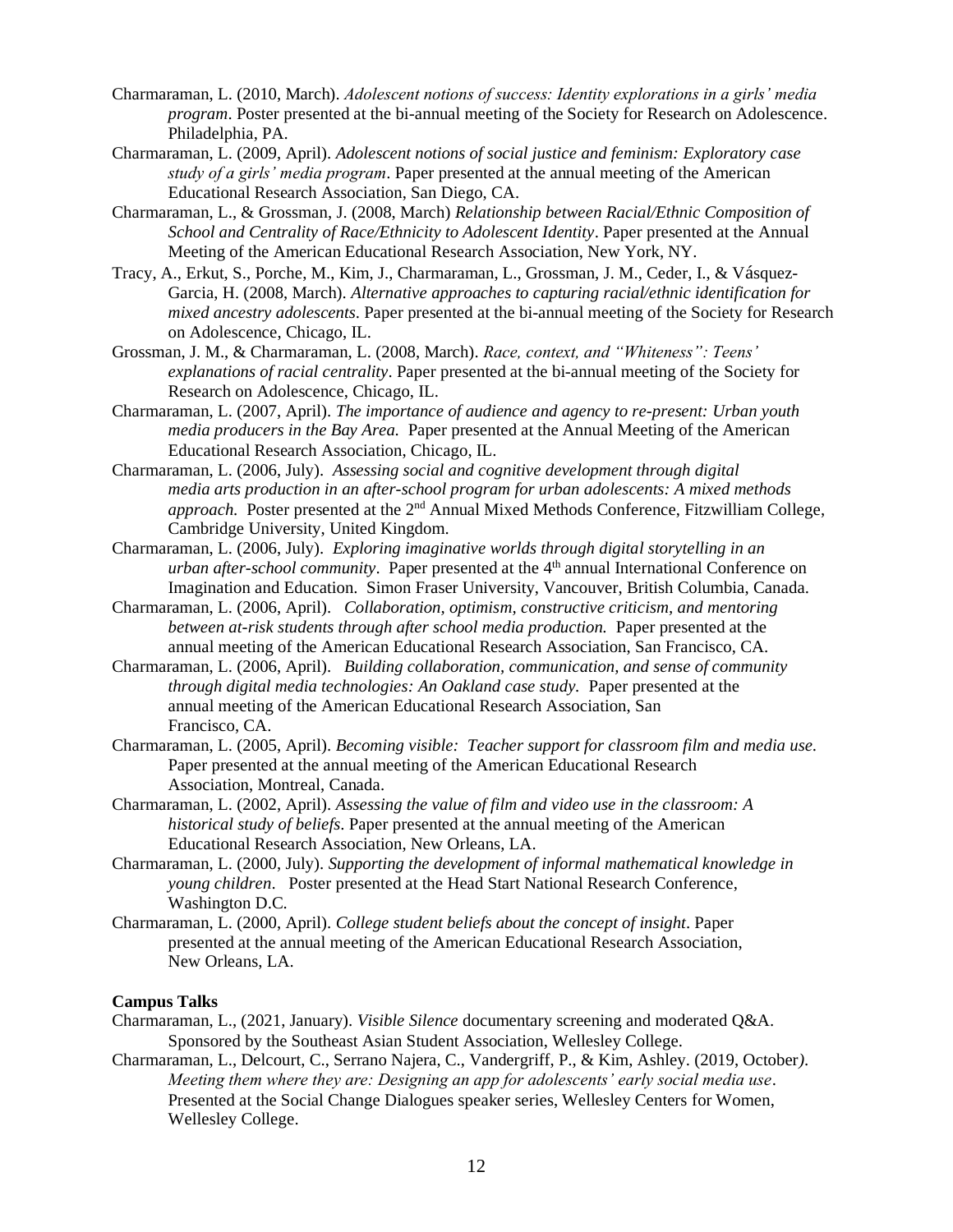- Charmaraman, L., Madsen, K., & Richer, A. (2019, July). Analyzing liberal voter interpretations of Trump's MAGA: Implications for race, gender, and political identity. Presented at the Summer Social Sciences Internship seminar, Wellesley College.
- Charmaraman, L., Metaxas, P., Norem, J., Sichel, D. (2018, November). *Race, gender, and the #MeToo movement*. Invited panelist for moderated discussion about the Midterm Elections 2018. Wellesley College.
- Charmaraman, L., Cobas, S., Serrano Najera, C., Unni, S., & Sode, O. (2018, October). *Digital citizenship, health, and wellness*. Paper presented at the Wellesley Centers for Women Lunchtime Seminar Series, Wellesley College.
- Charmaraman, L. (2018, July). *Promoting wellness on social media: Raising young people to be digital citizens.* Presented at Mothers without Borders Conference, presented by Wellesley College, Radcliffe Institute, and Harvard University.
- Charmaraman, L., (2018, June). *Impact of social media and television*. Women of Color Conference workshop presentation. Wellesley College.
- Charmaraman, L., DeSouza, L., Madsen, L., and Leu, R. (2017, November). *Life in the Trump era: A look at gender, culture, and civic engagement.* Paper presented at the Wellesley Centers for Women Lunchtime Seminar Series, Wellesley College.
- Charmaraman, L. (2017, September). *Collecting time-sensitive data during pivotal election eras: Media & Identity project 5 years later.* Presented at the Council of Advisors meeting, Wellesley Centers for Women, Wellesley College.
- Charmaraman, L. (2017, June). Power of mentorship. Class of '67 reunion panel discussion. Wellesley College.
- Charmaraman, L., Arimoro, F., Ruffin, B., Madsen, K., & Ramanudom, B. (2017, April). *Media use, civic engagement, and health*. Paper presented at the Wellesley Centers for Women Lunchtime Seminar Series, Wellesley College.
- Charmaraman, L. (2016, October). *Biracial girls, identity, and media representation*. Panel discussion at book reading event, An intimate look at race: Growing up biracial in a racially-torn world. Wellesley College.
- Charmaraman, L. (2016, June). *Policy recommendations on mass media and social media for the next President of the United States*. Presented at the 2016 Wellesley College reunion panel.
- Charmaraman, L., Ramanudom, B., Chan, H. B., & Richer, A. (2015, October). *Risk and resilience of online social media relationships and networks*. Paper presented at the Wellesley Centers for Women Lunchtime Seminar Series, Wellesley College.
- Charmaraman, L., & Richer, A. (2014, October). *Televised and social media: promoting healthy wellbeing for vulnerable youth*. Paper presented at the Wellesley Centers for Women brownbag lecture series, Wellesley College.
- Charmaraman, L., Tracy, A., & Richer, A. (2014, April). *Asian American media habits and mental health*. Invited talk for the Wellesley Asian Alliance. Wellesley College.
- Charmaraman, L., Chan, B., & Ericksen, B. (2013, October). *Stereotypes, stigma, and status: Results from the Adolescent Media & Identity Project*. Paper presented at the Wellesley Centers for Women Lunchtime Seminar Series, Wellesley College.
- Charmaraman, L. (2013, June). *Educational equity for girls of color: A multimedia strategy to increase empathy*. Documentary screening and discussion at the Jean Baker Miller Intensive Institute, Wellesley College.
- Charmaraman, L. (2010, November). *Advocating for youth voice: Qualitative and mixed methods inquiry*  with minority urban adolescent populations. Presented at the 35<sup>th</sup> Anniversary symposium for the Wellesley Centers for Women, Wellesley.
- Charmaraman, L., Stein, N., & Jones, A. (2010, October). *The overlap between bullying and sexual violence in middle schools: Perspectives from students and educators*. Paper presented at the Wellesley Centers for Women Lunchtime Seminar Series, Wellesley College.
- Hall, G., & Charmaraman, L. (2010, April). *Boy Time: Early findings from an ethnographic study of a middle school boys' empowerment group*. Paper presented at the Wellesley Centers for Women Lunchtime Seminar Series, Wellesley College.
- Charmaraman, L., Low, B., & Bloomfield, K. (2010, March). *Teen Voices: Identity development in a*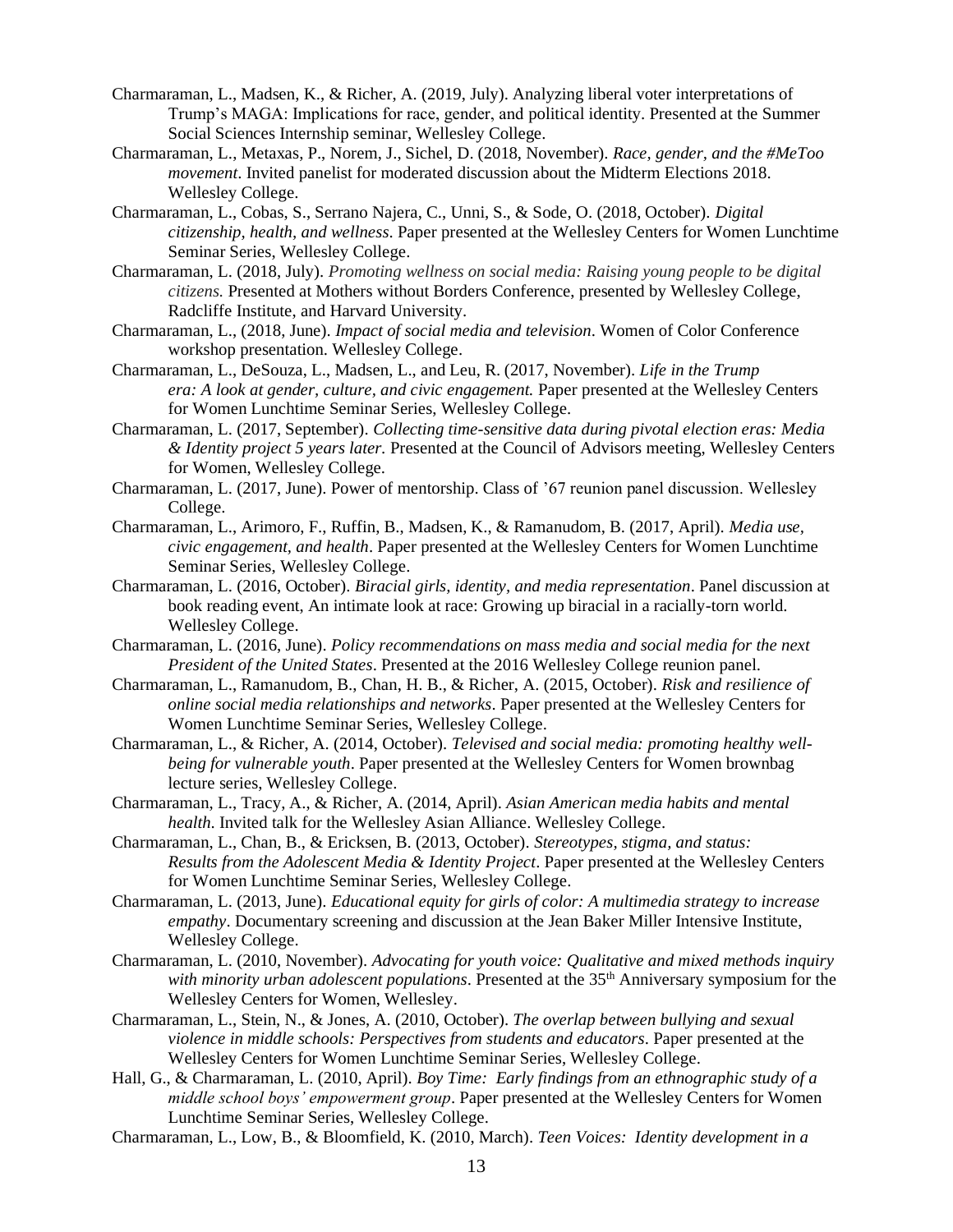*community-based media internship*. Paper presented at the Wellesley Centers for Women Lunchtime Seminar Series, Wellesley College.

- Grossman, J. M., & Charmaraman, L. (2008, April). *Racial Identity Among European-American Adolescents: A Developmental Look at White Privilege.* Paper presented at the Wellesley Centers for Women Lunchtime Seminar Series, Wellesley College.
- Charmaraman, L. (2007, October). *Adolescents expressing identity through media production*. Paper presented at the Wellesley Centers for Women Lunchtime Seminar Series, Wellesley College.

#### **Community Conversations (invited workshops, talks, strategic planning with community partners)**

- Charmaraman, L., Gramajo, A., Cromwell, J., Hodes, R., & Lund, N. (2020, November). Findings from the Social Media Use, Health, and Parental Monitoring Study. Zoom webinar for parents participating in the NIH R15 study at a local middle school.
- Charmaraman, L., & Grevet Delcourt, C. (2020, July). Digital Wellbeing, Identity, and STEM Summer Workshop, Virtual workshop for middle school students across 3 states.
- Charmaraman, L. (2020, July). SEL and social technology use during remote learning. Invited panelist for Webinar. Open Circle, Wellesley, MA.
- Charmaraman, L. (2020, March). Social media and mental health: promoting digital wellbeing for young people. Invited speaker with Ruderman Family Foundation and Link22.
- Charmaraman, L., & Grevet Delcourt, C. (2019, July). Co-ed Summer Workshop for Social Media Awareness and App Development, Coakley Middle School, Norwood, MA.
- Charmaraman, L., Grossman, J., & Moreno, M. (2018, September). *Learning, social media, and healthy behaviors Pilot Study*. Panel discussion for parents at local middle school in MA.
- Charmaraman, L. (2018, May). *Bicultural identities lost in translation? Growing up bicultural, Asian American identity, family socialization, media habits, and mental health*. Talk presented at the National Association of Asian American Professionals, Bottom Line, Jamaica Plain, MA.
- Charmaraman, L., Richer, A., & Ceder, I. (2017, December). Findings from the APT Validation Study III: Reducing cultural bias in youth program observations. Presentation for the Program Quality Supervisor of the Massachusetts Quality Rating and Improvement System (QRIS). Wellesley, MA.
- Charmaraman, L., & Hall, G. (2017, March). *Understanding rater bias*. Workshop discussion at Boston After School and Beyond, Boston, MA.
- Charmaraman, L. (2016, November). *Preventing vulnerable adolescent substance use and risky sexual behaviors through peer online engagement with a web-based intervention*, Invited talk at Center for Quality of Care Research, Baystate Medical Center, Springfield, MA.
- Charmaraman, L. (2017, September). *Social media and internet technology: promoting healthy wellbeing for young people*. Invited talk at the Wellesley Friendly Aid Forum.
- Charmaraman, L., Notsu, H., & Richer, A. (2016, June). *Parents and peers on Facebook: Longitudinal associations with sexual activity and definitions of sex*. Presented at the 2016 Social Media and Adolescent Health Research Team (SMAHRT) conference, Seattle, WA.
- Charmaraman, L. (2015, November). *Promoting healthy peer online social norms regarding adolescent substance use and sexual activity*. Invited talk at Center for Quality of Care Research, Baystate Medical Center, Springfield, MA.
- Charmaraman, L., Tracy, A., Price, T., Grossman, J., & Erkut, S. (2013, June). *Preliminary results from a web-based recruitment study on Media & Identity of vulnerable young people.* Poster presented at the Seventh Annual Robert Wood Johnson Foundation New Connections Symposium, Princeton University.
- Charmaraman, L., McKinney, M., & Sung, K. (2006, March). *Diversity recruitment strategies at the UC Berkeley Graduate School of Education*. Poster presented at the 6<sup>th</sup> annual GSE Research Day, Berkeley, CA.
- Charmaraman, L. (2006, April). Asian*-*American youth and community development. Panelist at 16th Annual Asian Pacific Islander Issues Conference: *Walking on eggshells - Cracking stereotypes in search of hidden truths*, UC Berkeley.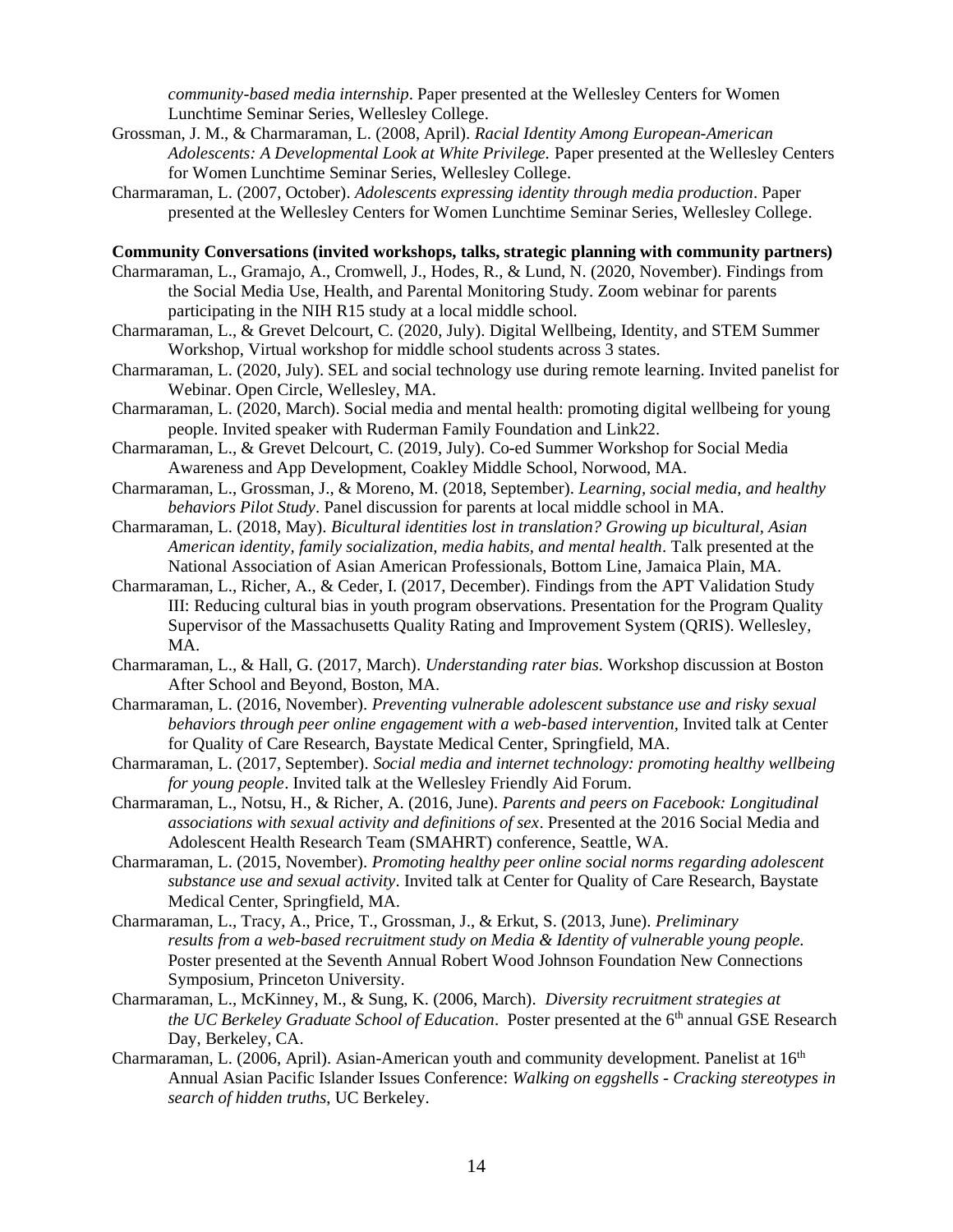## **Mentored Student Presentations/Theses/Fellowships:**

Xiao, L.F. T. & Gu, C. Q. (2021). XXXX Panel presented at the Tanner Conference, Wellesley College.

Xiao, L.F. T., Gu, C. Q., Durrani, S., Hainzl-Fernandez, M. & Delcourt, C. (2021). Girls in STEM & social media. Poster presented at Social Sciences Summer Internship Program, Wellesley College.

Xiao, L. F. T. (2021). XXXXX Powerpoint presentation at Social Sciences Summer Internship Program, Wellesley College.

Reeves-Miller, T., Xiao, T., Zhai, E., & Jordan, K. (2021). Self-care and wellbeing on social media for adolescents of color. Ruhlman Conference, Wellesley College.

- Smucker, R., Hodes, R., Cromwell, J., Sjoblom, G. (2021). YouTube in middle school: Implications for parental monitoring and mental health. Ruhlman Conference, Wellesley College.
- Hodes, R. (2021). Social isolation and self-expression online for LGBT+ youth. Ruhlman Conference, Wellesley College.
- Hodes, R. Class of '67 Internships at Wellesley Centers for Women. Ruhlman Conference.
- Pearl Ben-Joseph (2020). *Pre-bedtime use of social technology is differentially associated with depressive symptoms in young adolescents*. Brown University School of Public Health, MPH program.
- Lund, N. (2020, April). *What happens online doesn't stay online: Institutional partnerships in the trajectory of middle school students*. Accepted to the Ruhlman Conference, Wellesley College, MA. [Cancelled due to Covid-19 pandemic]
- Serrano Najera, C. (2019, July). *Summer app development workshop*. Presented at the Social Sciences Summer Research program. Wellesley College, MA.
- Cobas, S. (2019, May). *How do middle school youth use Snapchat?* Presented at Ruhlman Conference, Wellesley College, MA.
- Serrano Najera, C. (2019, May). *Online gaming: Implications for adolescent health and social interactions.* Presented at Ruhlman Conference, Wellesley College, MA.
- Sode, O. (2019, May). *The intersection of social media, sexual behavior, substance use, & self-harm in middle schoolers.* Presented at Ruhlman Conference, Wellesley College, MA.
- Unni, S. (2019, May). *Practices in ethical research methods in the social sciences*. Presented at Ruhlman Conference, Wellesley College, MA.
- Okoli, M. (2018, April). *Pocket politics: A mobile revolution for political engagement*. Thesis presented at Ruhlman Conference, Wellesley College, MA.
- Ramanudom, B. (2018, April). Cognitive dissonance at the intersection of tech and social good. Mellon-Mays fellowship thesis presented at Ruhlman Conference, Wellesley College, MA.
- Madsen, K. (2017, July). *Social identities and conflicting connotations: "Make America Great Again" and our relationship with the past*. Presented at the Social Sciences Summer Research Program, Wellesley College, MA.
- Madsen, K. (2017, April). *"Make America Great Again": Slogans and the power of nostalgia.* Presented at Ruhlman Conference, Wellesley College, MA.
- Ruffin, B. (2017, April). *Black women and perceived masculinity in the media*. Mellon-Mays fellowship thesis presented at Ruhlman Conference, Wellesley College, MA.
- Price, T., & Charmaraman, L. (2016, August). *Social media: a potential tool for Black women's mental health*. Paper presented at the annual convention of the Association of Black Psychologists, Arlington, VA.
- Price, T., Charmaraman, L., Chan, H. B., & Richer, A. (2015, November). *Women of color and social media multitasking: Blogs, timelines, feeds, and community*. Chapter presented at the National Communication Association, Las Vegas, NV.
- Chan. B.Y. (2015, April). *"It made me feel like I had a support system even though I felt alone in that moment": Exploring ways women of color cultivate online social networks to survive and thrive in the real world.* Presented at Ruhlman Conference, Wellesley College, MA.
- Keane-Lee, J. A. (2015, April). *Looking like me on TV: How mainstream racial representation impacts civic engagement.* Presented at Ruhlman Conference, Wellesley College, MA.
- Chan, B., & Charmaraman, L. (2014, October). *Impact of Stereotyped Media Portrayals on Asian*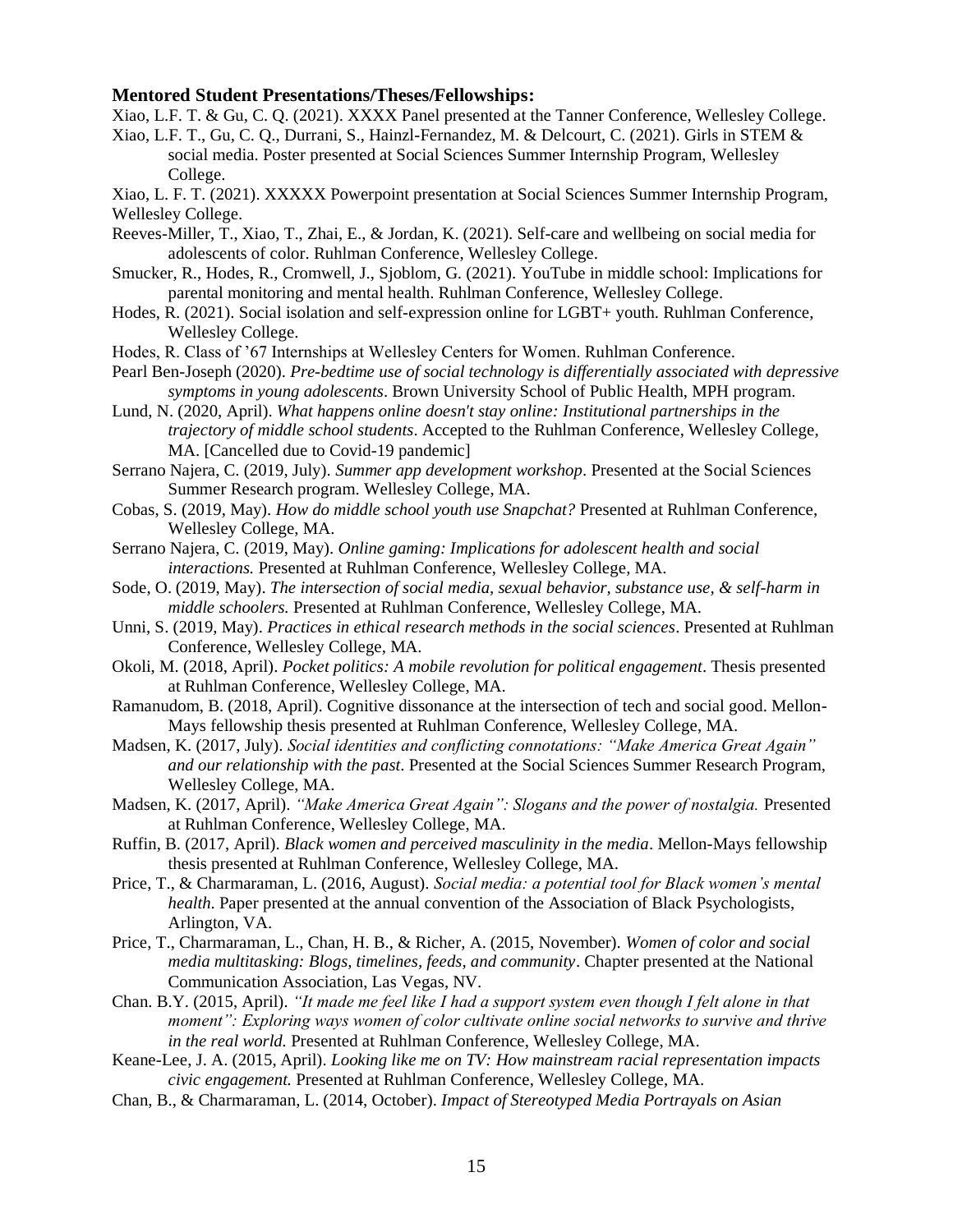*American and Latina Women.* Poster presented at the annual Diversity Challenge, Boston College, MA.

- Chan, B., Andriulli, G., Saladi, N., & Sarwar, P. (2014, April). *Wellesley Centers for Women Student Research Interns.* Presented at Ruhlman Conference, Wellesley College, MA.
- Chan, B. (2013, October). *New York City Chinatown 1940s-1960s: Stories of discrimination, resistance, and resilience.* Presented at the Tanner Conference, Wellesley College, MA.
- Ericksen, B. (2013, July). *LGBT youth engaging with identity online.* Presented at the Social Sciences Summer Research Program, Wellesley College, MA.
- Lee, A., & Charmaraman, L. (2011, August). *Anonymous questions from middle school sex education courses: What do themes tell us about early urban adolescent development?* Poster presented at the annual meeting of the American Psychological Association. Washington, DC.

## **Teaching experience:**

| Fall 2021          | Visiting lecturer, Calderwood Seminar: Social technologies and adolescent development, |
|--------------------|----------------------------------------------------------------------------------------|
|                    | Education course, Wellesley College                                                    |
| Spring 2020        | Guest lecturer, Mind and Media, Psychology course, Wellesley College                   |
| Fall 2019          | Guest lecturer, Social Computing, Computer Science course, Wellesley College           |
| Spring $2016$      | Guest lecturer, co-sponsored by Music and Women's Studies, Northeastern University     |
| Fall 2014          | <b>Guest lecturer in Film Music course, Northeastern University</b>                    |
| Spring 2014        | Guest lecturer, Wellesley College Asian Alliance                                       |
| Spring 2013 - 2014 | <i>Guest lecturer</i> in Women's Studies course, Wellesley College                     |
| Spring 2008        | Visiting Assistant Professor, Department of Psychology, Wellesley College; Asian       |
|                    | American Psychology.                                                                   |
| Spring 2008        | <i>Guest lecturer</i> in Media and Adolescence course, Boston College                  |
| Spring 2004        | Guest lecturer in Early Childhood Development, UC Berkeley; Media & Child              |
|                    | Development and Gender & Child Development.                                            |
| Spring 2004        | Graduate Student Instructor, Early Childhood Development (K-3 <sup>rd</sup> grade)     |
| Spring 2000        | Guest lecturer in Cognitive Science, UC Berkeley; Development of Concepts, Scripts,    |
|                    | and Schemas.                                                                           |
| $1999 - 2000$      | Graduate Student Instructor, Introduction to Cognitive Science; UC Berkeley            |

## **Other Professional Activities:**

| $2021 -$      | Ad-hoc Reviewer, Technology, Mind, & Behavior, Psychiatry Research, Asian American<br>Journal of Psychology                                                                     |
|---------------|---------------------------------------------------------------------------------------------------------------------------------------------------------------------------------|
| $2021 -$      | Grant reviewer, Robert Wood Johnson Foundation, Health Equity Scholars for Action                                                                                               |
| $2020 -$      | Grant reviewer, Children and Screens: Institute of Digital Media and Child Development,<br>Digital Media and the Developing Brain seed grants                                   |
| $2020 -$      | NICHD early career grant reviewer, study section Social Psychology, Personality, and<br>Interpersonal Processes (SPIP), June 2020 cycle                                         |
| $2020 -$      | Grant design group, Robert Wood Johnson Foundation Alumni Network Activation seed<br>fund                                                                                       |
| $2020 -$      | Ad-hoc Reviewer, JAMA Pediatrics, Depression and Anxiety, Computers in Human<br>Behavior, American Psychologist, Psychological Science, Journal of Medical Internet<br>Research |
| $2018 - 2020$ | Guest editor of special issue for Journal of Adolescent Research on Adolescent<br>Development in an Age of Social Media                                                         |
| $2018 -$      | Ad-hoc Reviewer, The Journal of Pediatrics                                                                                                                                      |
| $2016 -$      | Ad-hoc Reviewer, American Journal of Sexuality Education, Journal of Adolescence                                                                                                |
| $2015 - 2016$ | Scholar of the NIH Mixed Methods Research Training Program for the Health Sciences,<br>Johns Hopkins, Baltimore, MD                                                             |
| $2014-$       | Ad-hoc Reviewer, Developmental Psychology                                                                                                                                       |
| 2014          | Leadership at its best, professional development program from the Center for Positive<br>Organizations, sponsored by Robert Wood Johnson Foundation.                            |
| 2014          | Guest speaker, Domestic Violence Ended (DOVE) event to celebrate women and girl<br>survivors of domestic and sexual violence                                                    |
| $2013 -$      | Website co-producer, www.equity4girls.com                                                                                                                                       |